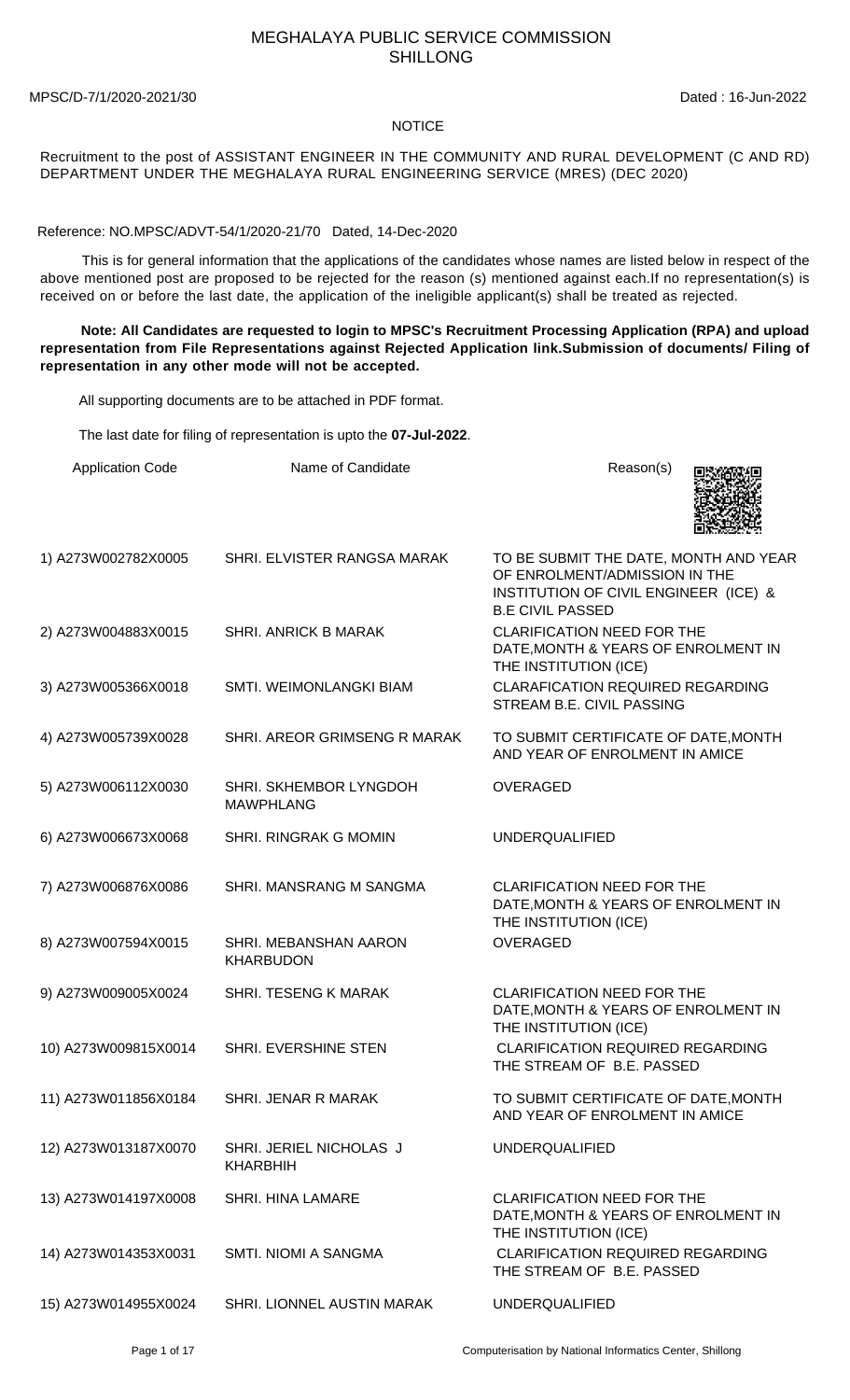| <b>Application Code</b> | Name of Candidate                               | Reason(s)                                                                                             |
|-------------------------|-------------------------------------------------|-------------------------------------------------------------------------------------------------------|
| 16) A273W015686X0038    | SHRI. CONDINESS DKHAR                           | <b>CLARIFICATION NEED FOR THE</b><br>DATE, MONTH & YEARS OF ENROLMENT IN<br>THE INSTITUTION (ICE)     |
| 17) A273W016489X0024    | SMTI. WANDAKA KHARIAH                           | <b>CLARIFICATION REQUIRED REGARDING THE</b><br>STREAM OF B.TECH PASSED                                |
| 18) A273W018688X0012    | SHRI. KHAINKUPAR D LYNGDOH                      | <b>UNDERQUALIFIED</b>                                                                                 |
| 19) A273W018911X0033    | SHRI. KYRSHANSKHEM DHAR                         | <b>OVERAGED</b>                                                                                       |
| 20) A273W018950X0057    | SHRI. MEWAN SUNGOH                              | <b>CLARIFICATION REQUIRED REGARDING</b><br>THE STREAM OF B.E. PASSED                                  |
| 21) A273W019305X0033    | <b>SHRI. SUKUMAR DAS</b>                        | <b>OVERAGED</b>                                                                                       |
| 22) A273W019874X0051    | SHRI. SANKUPAR TARIANG                          | <b>OVERAGED</b>                                                                                       |
| 23) A273W020600X0043    | SHRI. RIJESSING WARJRI                          | TO SUBMIT CERTIFICATE OF DATE, MONTH<br>AND YEAR OF ENROLMENT IN AMICE                                |
| 24) A273W022350X0045    | SMTI. BAIAHUNLANG LALOO                         | CLARIFICATION REQUIRED REGARDING THE<br>STREAM OF B.TECH PASSED                                       |
| 25) A273W031494X0002    | SHRI. AVINASH KR CHOUDHARY                      | <b>UNDERQUALIFIED</b>                                                                                 |
| 26) A273W031924X0003    | SHRI. ENBOKLANG CHYNE                           | <b>CLARIFICATION REQUIRED REGARDING THE</b><br>STREAM OF B TECH PASSED                                |
| 27) A273W032080X0046    | <b>SHRI. BIKASH DAS</b>                         | <b>OVERAGED</b>                                                                                       |
| 28) A273W032215X0010    | SHRI. HEITHMU CHULLET                           | CLARIFICATION REQUIRED REGARDING THE<br>STREAM OF B.E. PASSED                                         |
| 29) A273W033132X0005    | SHRI. ECON HAJONG                               | <b>CLARIFICATION REQUIRED REGARDING</b><br>THE STREAM OF B.TECH PASSED                                |
| 30) A273W035036X0048    | <b>SHRI. DAMANKI BIAM</b>                       | <b>CLARIFICATION REQUIRED REGARDING</b><br>THE STREAM OF B.TECH PASSED                                |
| 31) A273W035079X0036    | SHRI. EWANMI DA OO SUTNGA                       | <b>CLARIFICATION NEED FOR THE</b><br>DATE, MONTH & YEARS OF ENROLMENT IN<br>THE INSTITUTION (ICE)     |
| 32) A273W035085X0020    | SHRI. BENDSING CH MARAK                         | CLARIFICATION REQUIRED FOR THE<br>DATE, MONTH & YEARS OF ENROLMENT IN                                 |
| 33) A273W035105X0007    | SHRI. AJAY GUPTA                                | THE INSTITUTION (ICE)<br><b>OVERAGED</b>                                                              |
| 34) A273W035728X0034    | SMTI. MUKTA TANGKAME G MOMIN                    | <b>CLARIFICATION REQUIRED REGARDING THE</b><br>STREAM OF B.E. PASSED                                  |
| 35) A273W035809X0022    | SHRI. ALLANGREGORY L NONGBRI                    | CLARIFICATION REQUIRED FOR THE<br>DATE, MONTH & YEARS OF ENROLMENT IN                                 |
| 36) A273W035971X0042    | SHRI. ORICLESTAR MARBANIANG                     | THE INSTITUTION (ICE)<br><b>CLARIFICATION REQUIRED FOR THE</b><br>DATE, MONTH & YEARS OF ENROLMENT IN |
| 37) A273W036051X0010    | SHRI. NAKYVANCAREFIELD<br><b>LYNGDOH MAWLOT</b> | THE INSTITUTION (ICE)<br>TO SUBMIT CERTIFICATE OF DATE, MONTH<br>AND YEAR OF ENROLMENT IN IN THE      |
| 38) A273W037247X0062    | SHRI. RODARIO BILGRIK A SANGMA                  | <b>INSTITUTION (AICTE)</b><br>CLARIFICATION REQUIRED REGARDING THE<br>STREAM OF B.TECH PASSED         |

Application Code **Name of Candidate Name of Candidate Reason(s)**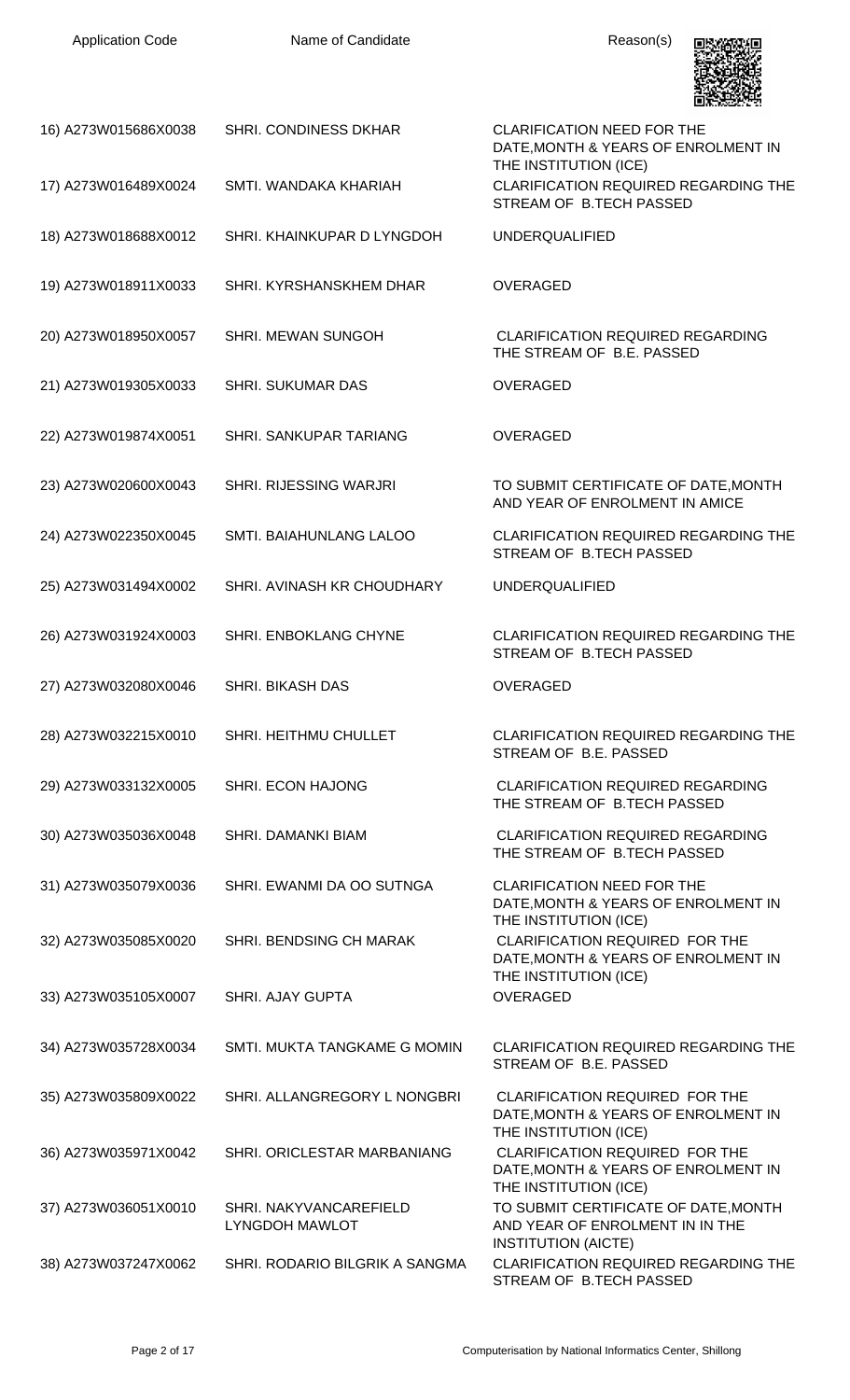

| 39) A273W037603X0013 | SHRI. BABITDOR MASSAR                              | <b>OVERAGED</b>                                                                                                |
|----------------------|----------------------------------------------------|----------------------------------------------------------------------------------------------------------------|
| 40) A273W037642X0018 | SMTI. NOKRAKKI J. SANGMA                           | CLARIFICATION REQUIRED REGARDING THE<br>STREAM OF B.TECH PASSED                                                |
| 41) A273W038092X0031 | SHRI. HEIRATAMI SHYLLA                             | <b>CLARIFICATION REQUIRED REGARDING</b><br>THE STREAM OF B.E. PASSED                                           |
| 42) A273W038283X0036 | SMTI. KMENDA MARY WAHLANG                          | <b>CLARIFICATION REQUIRED REGARDING</b><br>THE STREAM OF B.TECH PASSED                                         |
| 43) A273W038735X0023 | SMTI. INDIYANA N ARENGH                            | CLARIFICATION REQUIRED FOR THE<br>DATE, MONTH & YEARS OF ENROLMENT IN<br>THE INSTITUTION (ICE)                 |
| 44) A273W038841X0076 | SMTI. DAFFIWANSA LALOO                             | <b>CLARIFICATION REQUIRED REGARDING</b><br>THE STREAM OF B.TECH PASSED                                         |
| 45) A273W038942X0018 | SHRI. WANRAPLANG NONGRANG                          | <b>CLARIFICATION REQUIRED REGARDING</b><br>THE STREAM OF B.E. PASSED                                           |
| 46) A273W040930X0016 | SHRI. BANKERLANG MEKI SHANBOR<br><b>KHARSHIING</b> | <b>CLARIFICATION REQUIRED REGARDING</b><br>THE STREAM OF B.E. PASSED                                           |
| 47) A273W043898X0015 | SHRI. CHESTERFIELD LYNGDOH                         | <b>CLARIFICATION REQUIRED REGARDING</b><br>THE STREAM OF B.E. PASSED                                           |
| 48) A273W044823X0047 | SHRI. CHARLINGTON KHARUMLONG                       | <b>CLARIFICATION REQUIRED REGARDING</b><br>THE STREAM OF B.TECH PASSED                                         |
| 49) A273W044922X0062 | SHRI. NOEL PYNDAPLANG<br>LYNGDOH MAWPHLANG         | <b>CLARIFICATION REQUIRED REGARDING</b><br>THE STREAM OF B.TECH PASSED                                         |
| 50) A273W048834X0028 | SHRI. NEKEL PYNBIANGLANG<br>LYNGDOH MAWPHLANG      | <b>CLARIFICATION REQUIRED REGARDING</b><br>THE STREAM OF B.TECH PASSED                                         |
| 51) A273W049023X0043 | SHRI. FRESHNEW N. SIANGSHAI                        | <b>CLARIFICATION REQUIRED REGARDING</b><br>THE STREAM OF B.TECH PASSED                                         |
| 52) A273W049068X0028 | <b>SHRI. LEKEY BAMON</b>                           | TO SUBMIT DATE, MONTH AND YEAR OF<br><b>ENROLMENT OF THE DEGREE COURSE</b><br>CERTIFICATE FROM THE INSTITUTION |
| 53) A273W049208X0005 | SHRI. ARJITH MRONG MARAK                           | <b>CLARIFICATION REQUIRED REGARDING</b><br>THE STREAM OF B.TECH PASSED                                         |
| 54) A273W049343X0070 | SHRI. LARRISON LAPANG                              | <b>OVERAGED</b>                                                                                                |
| 55) A273W049653X0065 | SHRI. DAMEWAN IONGWAI                              | <b>CLARIFICATION REQUIRED REGARDING THE</b><br>STREAM OF B.E. PASSED                                           |
| 56) A273W050141X0036 | SHRI. EVERSHAINING LYNGDOH                         | <b>CLARIFICATION REQUIRED REGARDING THE</b><br>STREAM OF B.E. PASSED                                           |
| 57) A273W050358X0021 | SHRI. BIKRAM GHOSH                                 | <b>CLARIFICATION REQUIRED REGARDING THE</b><br>STREAM OF B.E. PASSED                                           |
| 58) A273W050575X0019 | SHRI. ROBIN N. MARAK                               | <b>CLARIFICATION REQUIRED REGARDING THE</b><br>STREAM OF B.TECH PASSED                                         |
| 59) A273W051060X0004 | SHRI. AZARIA ZICO MOMIN                            | <b>CLARIFICATION REQUIRED FOR THE</b><br>DATE, MONTH & YEARS OF ENROLMENT IN<br>THE INSTITUTION (ICE)          |
| 60) A273W051509X0011 | SHRI. DIMCHANG DOMESAL S<br><b>MOMIN</b>           | CLARIFICATION REQUIRED REGARDING THE<br>STREAM OF B.E. PASSED                                                  |
| 61) A273W052186X0013 | SHRI. ABHIJIT HAJONG                               | OVERAGED                                                                                                       |
| 62) A273W052660X0035 | SMTI. EVAMEDA MANNER                               | CLARIFICATION REQUIRED REGARDING THE<br>STREAM OF B.E. PASSED                                                  |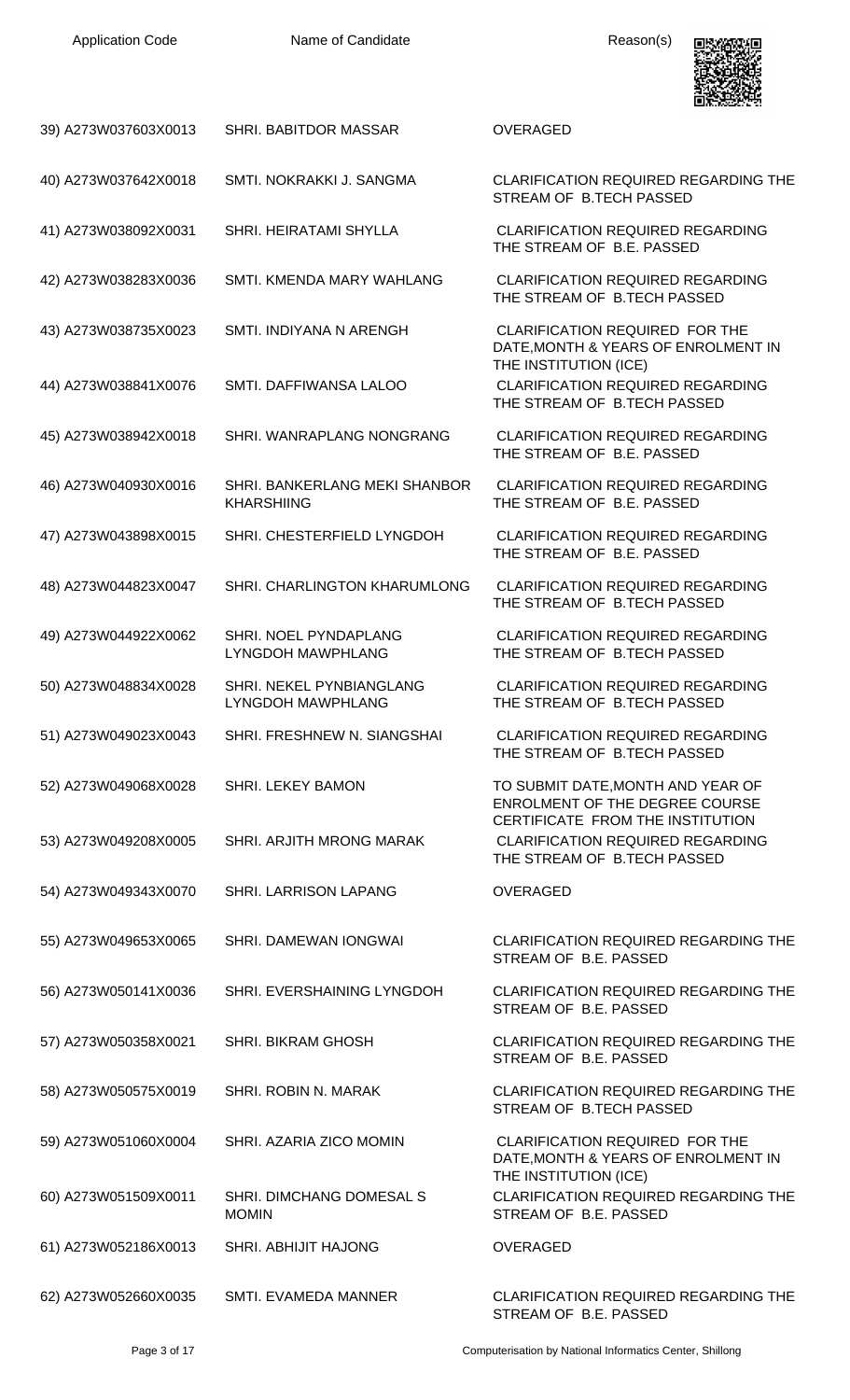

| 63) A273W052676X0022 | SHRI. SENGKAM T SANGMA                  | <b>UNDERQUALIFIED</b>                                                                                 |
|----------------------|-----------------------------------------|-------------------------------------------------------------------------------------------------------|
| 64) A273W052717X0013 | SHRI. JOEL R MARAK                      | CLARIFICATION REQUIRED REGARDING THE<br>STREAM OF B.E. PASSED                                         |
| 65) A273W052747X0034 | SHRI. KHLAINBOK JYRWA                   | CLARIFICATION REQUIRED REGARDING THE<br>STREAM OF B.TECH PASSED                                       |
| 66) A273W054374X0042 | SHRI. DONKUPAR MYRTHONG                 | <b>UNDERQUALIFIED</b>                                                                                 |
| 67) A273W055368X0012 | SHRI. DAWCHYNNAMIKI IONGWAI             | CLARIFICATION REQUIRED REGARDING THE<br>STREAM OF B.E. PASSED                                         |
| 68) A273W058204X0011 | SHRI. DEISAR MI H KYNJING               | CLARIFICATION REQUIRED FOR THE<br>DATE, MONTH & YEARS OF ENROLMENT IN                                 |
| 69) A273W058317X0035 | SMTI. RIKYNTI LAMARE                    | THE INSTITUTION (ICE)<br><b>CLARIFICATION REQUIRED FOR THE</b><br>DATE, MONTH & YEARS OF ENROLMENT IN |
| 70) A273W058345X0054 | SHRI. BRAKENLY ROY SURONG               | THE INSTITUTION (ICE)<br><b>CLARIFICATION REQUIRED REGARDING</b><br>THE STREAM OF B.TECH PASSED       |
| 71) A273W058859X0065 | SHRI. DAMEHI RUMUT                      | <b>CLARIFICATION REQUIRED REGARDING</b><br>THE STREAM OF B.TECH PASSED                                |
| 72) A273W063370X0037 | SMTI. ROUSALIN JYRWA                    | <b>CLARIFICATION REQUIRED REGARDING</b><br>THE STREAM OF B.TECH PASSED                                |
| 73) A273W063387X0047 | SMTI. RIBASHISHA NONGBRI                | <b>CLARIFICATION REQUIRED REGARDING</b><br>THE STREAM OF B.TECH PASSED                                |
| 74) A273W063588X0010 | SHRI. HABAMUT RYNTATHIANG               | CLARIFICATION REQUIRED FOR THE<br>DATE, MONTH & YEARS OF ENROLMENT IN<br>THE INSTITUTION (ICE)        |
| 75) A273W064955X0033 | SHRI. SHEN PRAYER MARNGAR               | CLARIFICATION REQUIRED FOR THE<br>DATE, MONTH & YEARS OF ENROLMENT IN<br>THE INSTITUTION (ICE)        |
| 76) A273W065205X0016 | SHRI. MENDUZA A SANGMA                  | <b>CLARIFICATION REQUIRED REGARDING</b><br>DATE, MONTH AND YEAR OF PASSING<br><b>DEGREE COURSE</b>    |
| 77) A273W066009X0022 | SHRI. GIDEON ROGER LYNRAH               | <b>CLARIFICATION REQUIRED REGARDING</b><br>THE STREAM OF B.TECH PASSED                                |
| 78) A273W066263X0028 | SHRI. BANJOP KUPAR NONGBRI              | <b>OVERAGED</b>                                                                                       |
| 79) A273W066584X0043 | SMTI. JOPLINSHISHA SNAITANG             | <b>CLARIFICATION REQUIRED FOR THE</b><br>DATE, MONTH & YEARS OF ENROLMENT IN<br>THE INSTITUTION (ICE) |
| 80) A273W066591X0006 | SHRI. ALBERT MANBHA<br><b>NONGSPUNG</b> | <b>CLARIFICATION REQUIRED REGARDING</b><br>THE STREAM OF B.E. PASSED                                  |
| 81) A273W066719X0101 | SHRI. MARSDEN I SANGMA                  | <b>UNDERQUALIFIED</b>                                                                                 |
| 82) A273W066875X0032 | SHRI. TENGSIM G MOMIN                   | <b>CLARIFICATION REQUIRED REGARDING</b><br>THE STREAM OF B.E. PASSED                                  |
| 83) A273W067204X0001 | <b>SHRI. NIAWKY LABAN</b>               | <b>CLARIFICATION REQUIRED FOR THE</b><br>DATE, MONTH & YEARS OF ENROLMENT IN                          |
| 84) A273W067653X0040 | SMTI. BAIAMONLANG WANNIANG              | THE INSTITUTION (ICE)<br><b>CLARIFICATION REQUIRED REGARDING</b><br>THE STREAM OF B.TECH PASSED       |
| 85) A273W067803X0013 | SMTI. SONIA MARY K.MAWLONG              | <b>CLARIFICATION REQUIRED REGARDING</b><br>THE STREAM OF B.TECH PASSED                                |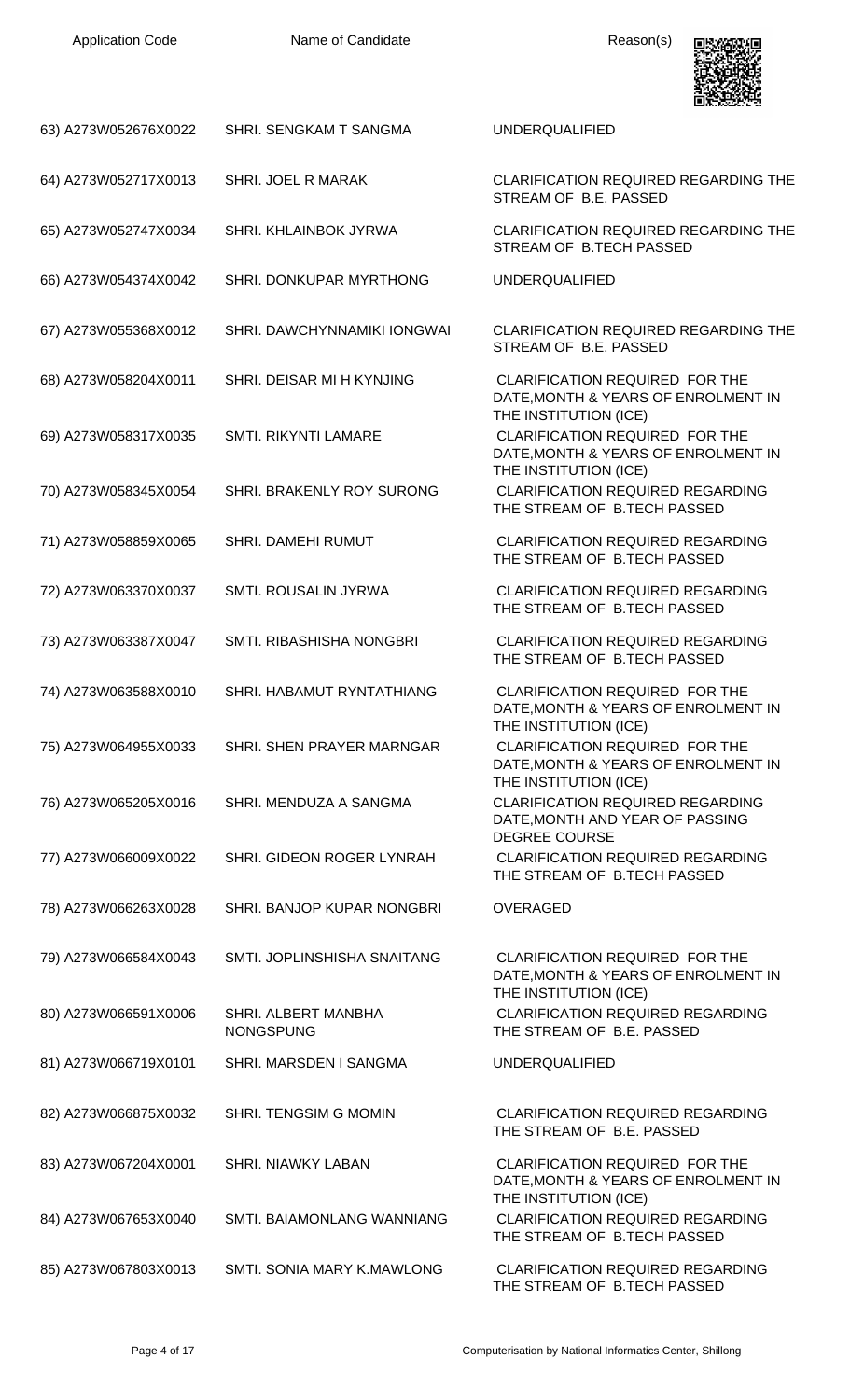

| 86) A273W068325X0058  | SHRI. BANSHARAILANG SWER                     | <b>UNDERQUALIFIED</b>                                                                                 |
|-----------------------|----------------------------------------------|-------------------------------------------------------------------------------------------------------|
| 87) A273W068589X0021  | SMTI. ARWAN KARU KYNNDIAH                    | <b>CLARIFICATION REQUIRED REGARDING</b><br>THE STREAM OF B.TECH PASSED                                |
| 88) A273W070624X0011  | SHRI. BIANGLA NONGPLUH                       | TO SUBMIT CERTIFICATE OF DATE, MONTH<br>AND YEAR OF ENROLMENT IN IN THE<br><b>INSTITUTION</b>         |
| 89) A273W070997X0035  | SHRI. THOMAS M MOMIN                         | CLARIFICATION REQUIRED FOR THE<br>DATE, MONTH & YEARS OF ENROLMENT IN                                 |
| 90) A273W071961X0017  | SHRI. FREDDY JOHN MARWEIN                    | THE INSTITUTION (ICE)<br><b>UNDERQUALIFIED</b>                                                        |
| 91) A273W072118X0074  | <b>SHRI. RAM SUCHIANG</b>                    | <b>CLARIFICATION REQUIRED REGARDING THE</b><br>STREAM OF B.E. PASSED                                  |
| 92) A273W072306X0009  | SHRI. RONNIE WILSON BAREH<br><b>KHARSATI</b> | NO REQUIRED SUBJECT                                                                                   |
| 93) A273W072469X0060  | SHRI. KYNTULANGKI PYRBOT                     | <b>OVERAGED</b>                                                                                       |
| 94) A273W073190X0084  | SHRI. MACDONIE ALVANIE LALOO                 | <b>CLARIFICATION REQUIRED REGARDING THE</b><br>STREAM OF B.TECH PASSED                                |
| 95) A273W074083X0077  | SHRI. FREDROSUN C. MARAK                     | TO SUBMIT CERTIFICATE OF DATE, MONTH<br>AND YEAR OF ENROLMENT IN AMICE                                |
| 96) A273W074239X0016  | SHRI. YEAM YEAM R MARAK                      | <b>OVERAGED</b>                                                                                       |
| 97) A273W074540X0020  | SHRI. SECURITY DKHAR                         | CLARIFICATION REQUIRED REGARDING THE<br>STREAM OF B.TECH PASSED                                       |
| 98) A273W074991X0019  | SMTI. EVANGELENE LAWAI                       | DOES NOT POSSESED THE STREAM OF<br>ENGINEERINGAS PER THE ADVERTISEMENT                                |
| 99) A273W075077X0027  | SMTI. DANSE G SANGMA                         | <b>CLARIFICATION REQUIRED REGARDING</b><br>THE STREAM OF B.E. PASSED                                  |
| 100) A273W075675X0050 | SHRI. WELLBIRTHSTONE<br><b>KHARMAWLONG</b>   | CLARIFICATION REQUIRED FOR THE<br>DATE, MONTH & YEARS OF ENROLMENT IN<br>THE INSTITUTION (ICE)        |
| 101) A273W075704X0012 | SHRI. GOLDCHANCESTAR<br><b>NONGRANG</b>      | CLARIFICATION REQUIRED FOR THE<br>DATE, MONTH & YEARS OF ENROLMENT IN<br>THE INSTITUTION (ICE)        |
| 102) A273W075995X0043 | <b>SMTI. RISALIN RNGAID</b>                  | <b>CLARIFICATION REQUIRED REGARDING</b><br>THE STREAM OF B.E. PASSED                                  |
| 103) A273W076757X0024 | SMTI. ZORINMAWII A SANGMA                    | <b>CLARIFICATION REQUIRED FOR THE</b><br>DATE, MONTH & YEARS OF ENROLMENT IN<br>THE INSTITUTION (ICE) |
| 104) A273W077240X0006 | SMTI. EUSEBIA LYNRAH                         | CLARIFICATION REQUIRED REGARDING THE<br>STREAM OF B.TECH PASSED                                       |
| 105) A273W077243X0008 | SMTI. QUISNITY KHARMYNDAI                    | <b>UNDERQUALIFIED</b>                                                                                 |
| 106) A273W077268X0045 | SMTI. IBADALUMLANG CHYNE                     | <b>CLARIFICATION REQUIRED REGARDING THE</b><br>STREAM OF B.TECH PASSED                                |
| 107) A273W077441X0015 | SHRI. BUILDER STRONG<br><b>MARBANIANG</b>    | <b>UNDERQUALIFIED</b>                                                                                 |
| 108) A273W077609X0043 | SMTI. DIANTHA CH MARAK                       | CLARIFICATION REQUIRED FOR THE<br>DATE, MONTH & YEARS OF ENROLMENT IN<br>THE INSTITUTION (ICE)        |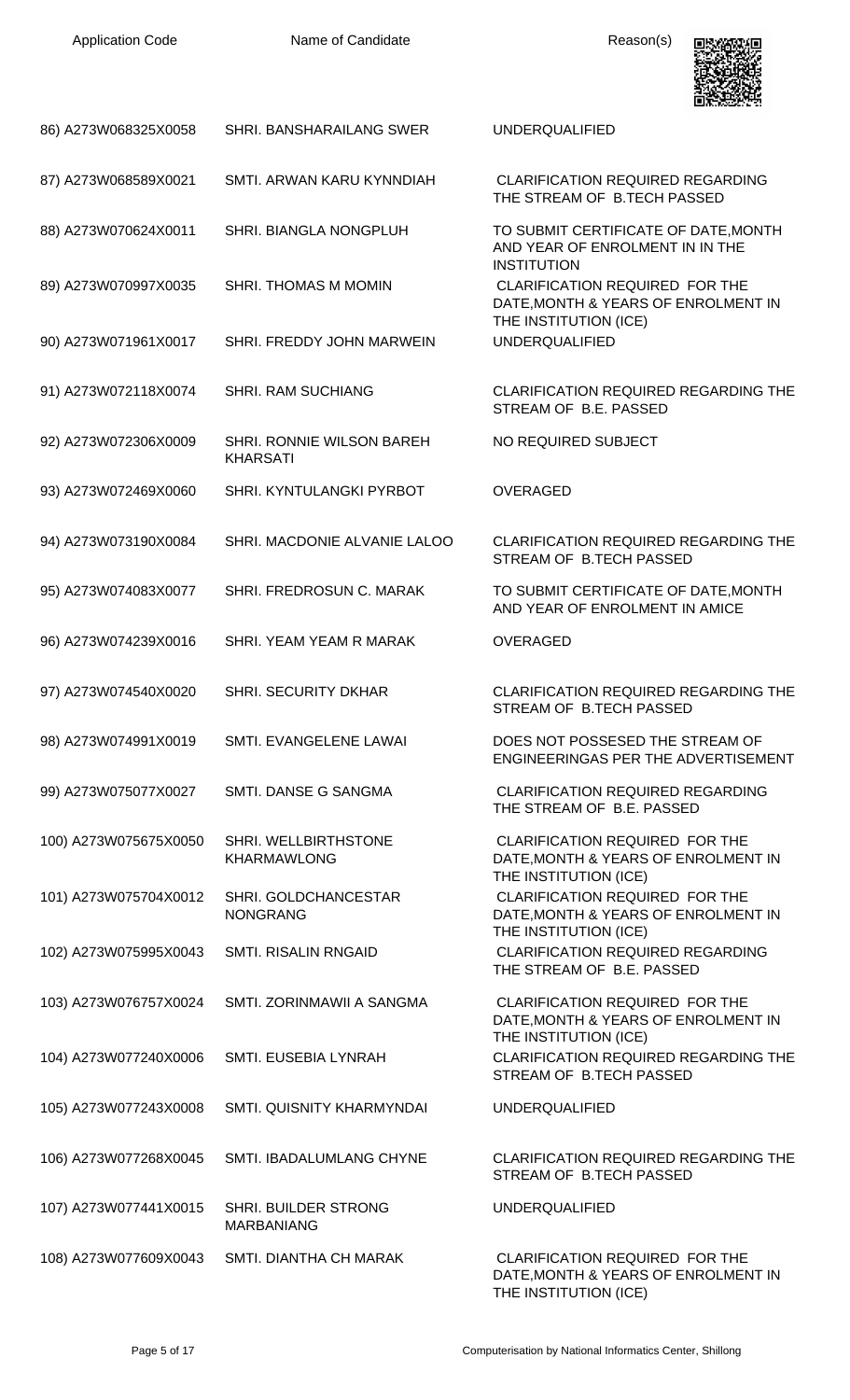

| 109) A273W078302X0022 | SHRI. OVERSEE MALANG                             | <b>CLARIFICATION REQUIRED REGARDING</b><br>THE STREAM OF B.E. PASSED                                          |
|-----------------------|--------------------------------------------------|---------------------------------------------------------------------------------------------------------------|
| 110) A273W079011X0032 | SHRI. BILLARTHON CHAMBUGONG<br><b>MARAK</b>      | <b>CLARIFICATION REQUIRED FOR THE</b><br>DATE, MONTH & YEARS OF ENROLMENT IN<br>THE INSTITUTION (ICE)         |
| 111) A273W079227X0014 | SMTI. TIPSNGI LYTEP SNGI LYTEP                   | CLARIFICATION REQUIRED FOR THE<br>DATE, MONTH & YEARS OF ENROLMENT IN<br>THE INSTITUTION (ICE)                |
| 112) A273W079800X0020 | SHRI. DENISH CH MOMIN                            | <b>CLARIFICATION REQUIRED REGARDING</b><br>DATE, MONTH AND YEAR OF PASSING<br><b>DEGREE COURSE</b>            |
| 113) A273W079815X0029 | SMTI. ANNIEVAREEN LYNGKHOI                       | <b>UNDERQUALIFIED</b>                                                                                         |
| 114) A273W080579X0060 | SHRI. SHININGSTAR KHONGIONG                      | <b>CLARIFICATION REQUIRED REGARDING THE</b><br>STREAM OF B.TECH PASSED                                        |
| 115) A273W080690X0050 | SHRI. WILLFRED WARJRI                            | <b>CLARIFICATION REQUIRED FOR THE</b><br>DATE, MONTH & YEARS OF ENROLMENT IN<br>THE INSTITUTION (ICE)         |
| 116) A273W080949X0110 | SHRI. KHATIM AYECO CHIARA<br><b>RAKSAM MARAK</b> | CLARIFICATION REQUIRED FOR THE<br>DATE, MONTH & YEARS OF ENROLMENT IN<br>THE INSTITUTION (ICE)                |
| 117) A273W081127X0035 | SHRI. RIKRA S SANGMA                             | <b>CLARIFICATION REQUIRED REGARDING THE</b><br>STREAM OF B.TECH PASSED                                        |
| 118) A273W081551X0017 | SHRI. MESHANBOKLANG SUTNGA                       | <b>CLARIFICATION REQUIRED FOR THE</b><br>DATE, MONTH & YEARS OF ENROLMENT IN<br>THE INSTITUTION (ICE)         |
| 119) A273W081587X0013 | SHRI. LASTBORN D SANGMA                          | CLARIFICATION REQUIRED FOR THE<br>DATE, MONTH & YEARS OF ENROLMENT IN<br>THE INSTITUTION (ICE)                |
| 120) A273W081638X0002 | SMTI. JEREEN CINDY K MARWEIN                     | <b>CLARIFICATION REQUIRED REGARDING THE</b><br>STREAM OF B.TECH PASSED                                        |
| 121) A273W082094X0016 | SMTI. SOWANKI PHAWA                              | <b>CLARIFICATION REQUIRED REGARDING THE</b><br>STREAM OF B.E. PASSED                                          |
| 122) A273W082256X0043 | SHRI. ENCHEANG G MOMIN                           | CLARIFICATION REQUIRED FOR THE<br>DATE, MONTH & YEARS OF ENROLMENT IN<br>THE INSTITUTION (ICE)                |
| 123) A273W082491X0020 | SHRI. NAGARBIRTH S MARAK                         | <b>UNDERQUALIFIED</b>                                                                                         |
| 124) A273W082610X0002 | SHRI. MARLON BRANDO MARBOH                       | <b>CLARIFICATION REQUIRED REGARDING THE</b><br>STREAM OF B.E. PASSED                                          |
| 125) A273W083069X0005 | <b>SHRI. CHIBORLANG SUMER</b>                    | <b>CLARIFICATION REQUIRED FOR THE</b><br>DATE, MONTH & YEARS OF ENROLMENT IN<br>THE INSTITUTION (ICE)         |
| 126) A273W083446X0065 | SMTI. THISTHINNA CH MARAK                        | TO BE SUBMIT THE DATE, MONTH AND YEAR<br>OF ENROLMENT/ADMISSION IN THE<br>INSTITUTION OF CIVIL ENGINEER (ICE) |
| 127) A273W083451X0010 | SMTI. PHILEEN SOPHY BAMON                        | CLARIFICATION REQUIRED FOR THE<br>DATE, MONTH & YEARS OF ENROLMENT IN<br>THE INSTITUTION (ICE)                |
| 128) A273W083479X0011 | SMTI. TENGKAME D SHIRA                           | CLARIFICATION REQUIRED REGARDING THE<br>STREAM OF B.E. PASSED                                                 |
| 129) A273W083524X0004 | SHRI. SAMKYRKHU SHULLAI                          | <b>UNDERQUALIFIED</b>                                                                                         |
| 130) A273W084077X0014 | SMTI. BANKUNAI TARIANG                           | <b>CLARIFICATION REQUIRED REGARDING THE</b><br>STREAM OF B.TECH PASSED                                        |
| 131) A273W084230X0021 | SHRI. BRYAN KINGSLEY KHONGDEIT                   | DOES NOT POSSESED THE STREAM OF<br>ENGINEERING I.E. (CIVIL) AS PER<br><b>ADVERTISEMENT</b>                    |

Page 6 of 17 Computerisation by National Informatics Center, Shillong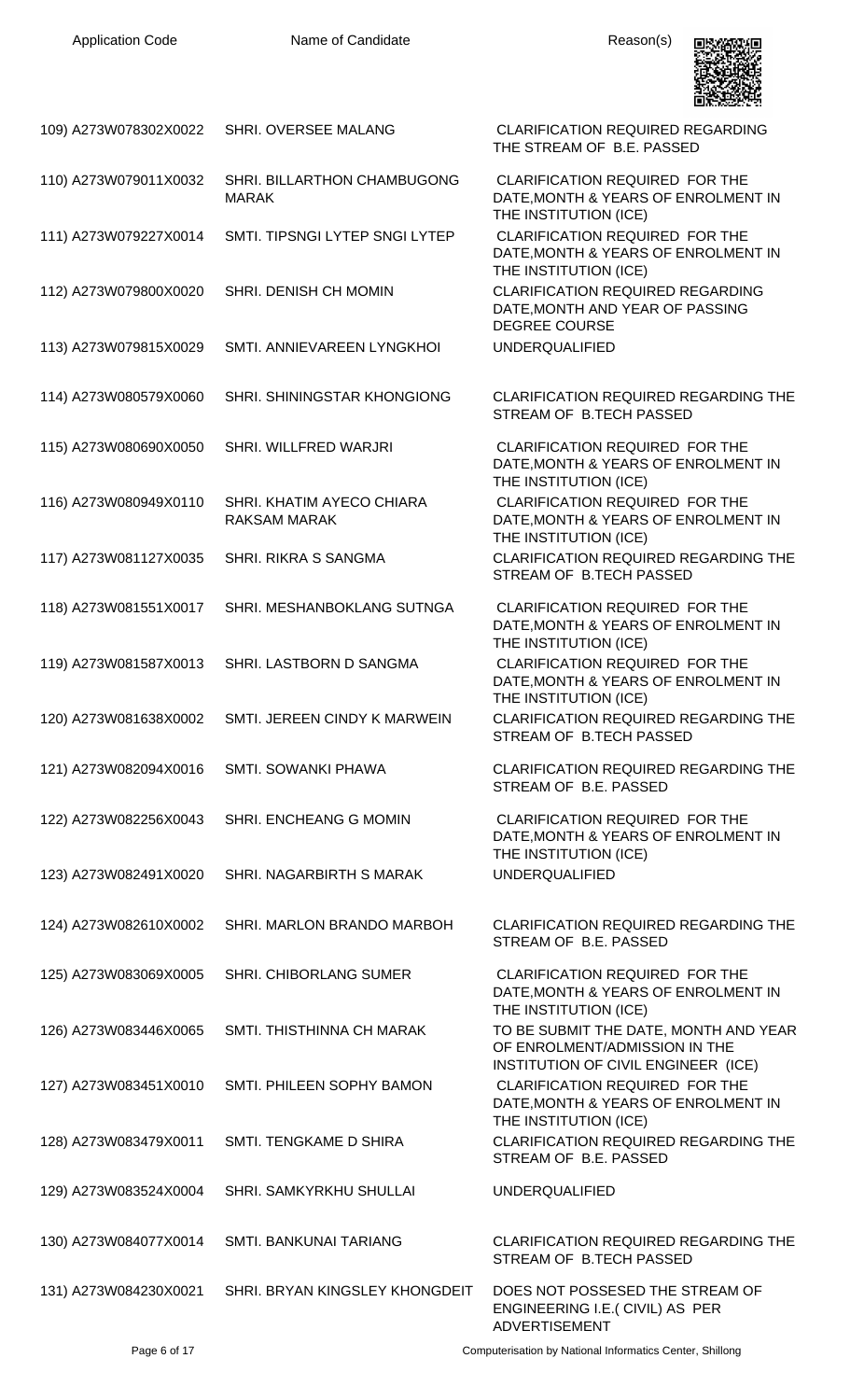

| 132) A273W084511X0015 | SHRI. CARMEL LYNGDOH                       | <b>CLARIFICATION REQUIRED REGARDING</b><br>THE STREAM OF B.E. PASSED                                                    |
|-----------------------|--------------------------------------------|-------------------------------------------------------------------------------------------------------------------------|
| 133) A273W085043X0050 | SHRI. WANSANBOR WARJRI                     | CLARIFICATION REQUIRED FOR THE<br>DATE, MONTH & YEARS OF ENROLMENT IN                                                   |
| 134) A273W085071X0002 | SHRI. EMERALDO SYIEM                       | THE INSTITUTION (ICE)<br><b>UNDERQUALIFIED</b>                                                                          |
| 135) A273W085592X0027 | SHRI. YOOBILA LADONG                       | <b>OVERAGED</b>                                                                                                         |
| 136) A273W085670X0026 | SMTI. MANISHA AGITOK SANGMA                | <b>CLARIFICATION REQUIRED FOR THE</b><br>DATE, MONTH & YEARS OF ENROLMENT IN                                            |
| 137) A273W085788X0062 | SHRI. RAKSRANG S MARAK                     | THE INSTITUTION (ICE)<br>CLARIFICATION REQUIRED FOR THE<br>DATE, MONTH & YEARS OF ENROLMENT IN<br>THE INSTITUTION (ICE) |
| 138) A273W085799X0022 | SMTI. KYNTIEWBIANG SYRTI                   | <b>UNDERQUALIFIED</b>                                                                                                   |
| 139) A273W086025X0021 | <b>SHRI. ISRAEL POHTHMI</b>                | CLARIFICATION REQUIRED REGARDING THE<br>STREAM OF B.TECH PASSED                                                         |
| 140) A273W086147X0022 | SHRI. KITPORMI SUTNGA                      | CLARIFICATION REQUIRED FOR THE<br>DATE, MONTH & YEARS OF ENROLMENT IN                                                   |
| 141) A273W086295X0011 | SHRI. IAIDLANG LYNGDOH                     | THE INSTITUTION (ICE)<br><b>CLARIFICATION REQUIRED REGARDING</b><br>THE STREAM OF B.E. PASSED                           |
| 142) A273W086718X0022 | SHRI. BRANIE LAHLANG R MARAK               | CLARIFICATION REQUIRED FOR THE<br>DATE, MONTH & YEARS OF ENROLMENT IN                                                   |
| 143) A273W092953X0016 | SMTI. SALINE LYTAND                        | THE INSTITUTION (ICE)<br>NO DESIRED QUALIFICATION AS<br>PRESCRIBED IN THE ADVERTISEMENT                                 |
| 144) A273W094974X0031 | SHRI. RONALDSON SHADAP                     | <b>CLARIFICATION REQUIRED FOR THE</b><br>DATE, MONTH & YEARS OF ENROLMENT IN                                            |
| 145) A273W095448X0016 | SMTI. ABATAMRE B MARAK                     | THE INSTITUTION (ICE)<br>CLARIFICATION REQUIRED FOR THE<br>DATE, MONTH & YEARS OF ENROLMENT IN<br>THE INSTITUTION (ICE) |
| 146) A273W103234X0021 | SHRI. SUMEHI SYMPLI                        | <b>CLARIFICATION REQUIRED REGARDING</b><br>THE STREAM OF B.E. PASSED                                                    |
| 147) A273W103585X0039 | SHRI. ALESHANLEM LYNGKHOI                  | <b>UNDERQUALIFIED</b>                                                                                                   |
| 148) A273W300972X0022 | SHRI. DEIBANROI MYNSONG                    | <b>UNDERQUALIFIED</b>                                                                                                   |
| 149) A273W301341X0035 | SHRI. SENGDIK D SHIRA                      | <b>UNDERQUALIFIED</b>                                                                                                   |
| 150) A273W301512X0016 | SHRI. FRANCO M SANGMA                      | <b>UNDERQUALIFIED</b>                                                                                                   |
| 151) A273W301528X0018 | SHRI. SAMUEL SON RANI                      | <b>CLARIFICATION REQUIRED REGARDING</b><br>THE STREAM OF B.E. PASSED                                                    |
| 152) A273W301796X0021 | SHRI. FIRSTBORN LYNGDOH<br><b>NONGLAIT</b> | <b>CLARIFICATION REQUIRED REGARDING</b><br>THE STREAM OF B.E. PASSED                                                    |
| 153) A273W301812X0020 | SMTI. WANRITHIANG KHARJANA                 | <b>CLARIFICATION REQUIRED REGARDING</b><br>THE STREAM OF B.E. PASSED                                                    |
| 154) A273W301827X0020 | SHRI. YORIX HAJONG                         | CLARIFICATION REQUIRED REGARDING THE<br>STREAM OF B.TECH PASSED                                                         |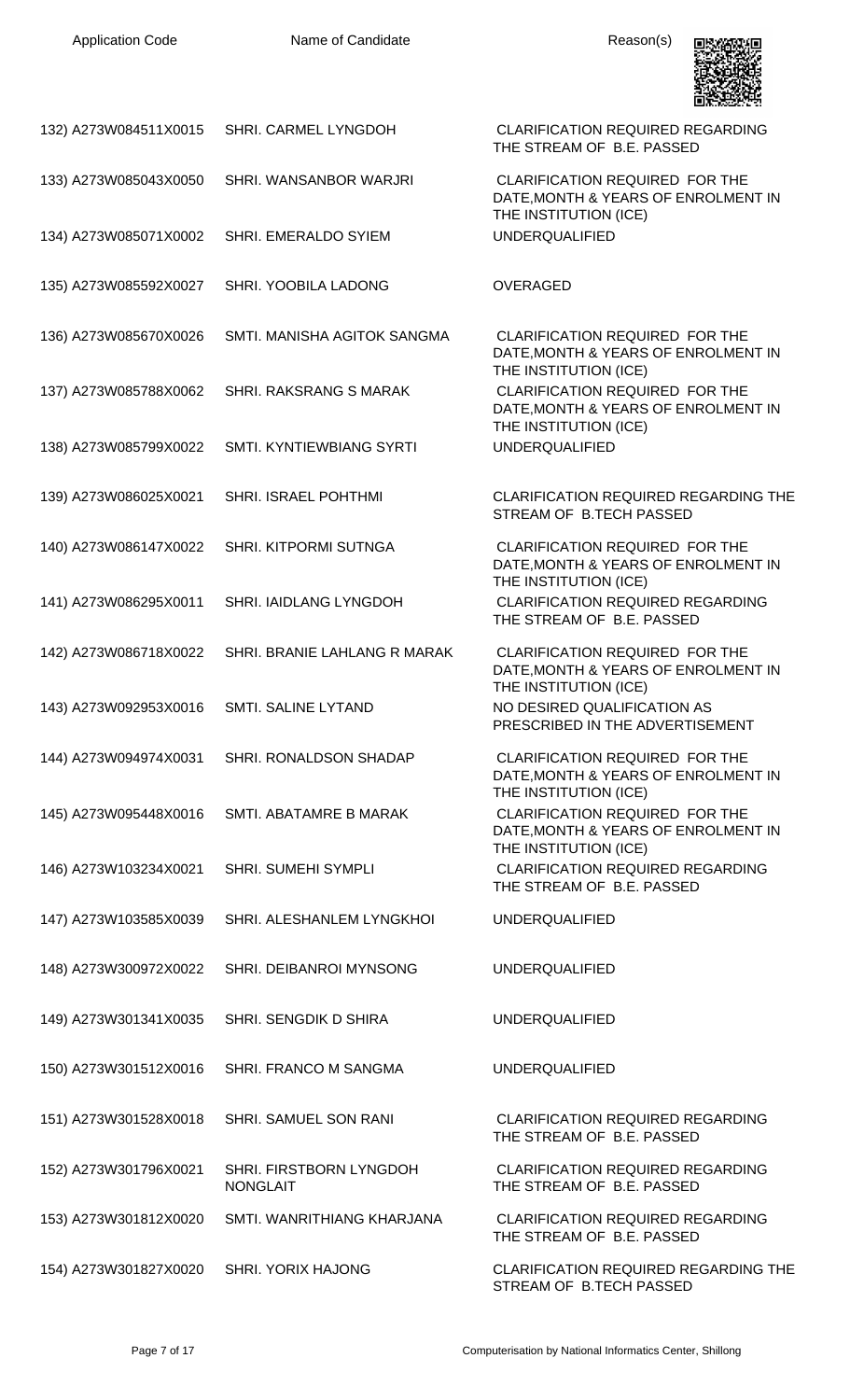

| 155) A273W301872X0030 | SMTI. DUNAKIWAN I LAPASAM                 | <b>CLARIFICATION REQUIRED REGARDING THE</b><br>STREAM OF B.E. PASSED                                                 |
|-----------------------|-------------------------------------------|----------------------------------------------------------------------------------------------------------------------|
| 156) A273W302095X0011 | SHRI. MEDARTON NONGRUM                    | <b>CLARIFICATION REQUIRED REGARDING</b><br>DATE, MONTH AND YEAR OF PASSING<br><b>DEGREE COURSE</b>                   |
| 157) A273W302223X0011 | SHRI. ROSE AMBUSE LYNGDOH                 | <b>CLARIFICATION REQUIRED REGARDING</b><br>DATE, MONTH AND YEAR OF PASSING<br><b>DEGREE COURSE</b>                   |
| 158) A273W302603X0008 | <b>SHRI. DAIO BIANGKI BAMON</b>           | <b>CLARIFICATION REQUIRED REGARDING THE</b><br>STREAM OF B.TECH PASSED                                               |
| 159) A273W302836X0032 | SHRI. BORISH D SANGMA                     | <b>UNDERQUALIFIED</b>                                                                                                |
| 160) A273W302869X0026 | SHRI. COMEFORWARD NONGSIEJ                | <b>CLARIFICATION REQUIRED FOR THE</b><br>DATE, MONTH & YEARS OF ENROLMENT IN<br>THE INSTITUTION (ICE)                |
| 161) A273W302895X0065 | SHRI. DENI DAPYNKHRAW M<br><b>KHYRIEM</b> | CLARIFICATION REQUIRED FOR THE<br>DATE, MONTH & YEARS OF ENROLMENT IN<br>THE INSTITUTION (ICE)                       |
| 162) A273W303257X0012 | SMTI. SONATCHI CH MARAK                   | <b>UNDERQUALIFIED</b>                                                                                                |
| 163) A273W303606X0011 | <b>SHRI. BIJAR DKHAR</b>                  | <b>CLARIFICATION REQUIRED REGARDING THE</b><br>STREAM OF B.TECH PASSED                                               |
| 164) A273W303742X0013 | SMTI. KATHLEEN ONIEL WARJRI               | <b>CLARIFICATION REQUIRED REGARDING THE</b><br>STREAM OF B.E. PASSED                                                 |
| 165) A273W304432X0006 | <b>SMTI. MUNKU HIBU</b>                   | <b>OVERAGED</b>                                                                                                      |
| 166) A273W304593X0008 | <b>SMTI. IARISHA KHARMIH</b>              | <b>CLARIFICATION REQUIRED REGARDING THE</b><br>STREAM OF B.E. PASSED                                                 |
| 167) A273W304755X0006 | <b>SHRI. VIVEK SHARMA</b>                 | <b>OVERAGED</b>                                                                                                      |
| 168) A273W304963X0006 | SHRI. SUBHAM AGITOK SANGMA                | <b>CLARIFICATION REQUIRED FOR THE</b><br>DATE, MONTH & YEARS OF ENROLMENT IN<br>THE INSTITUTION (AMICE)              |
| 169) A273W305656X0021 | SMTI. MACKLORA A SANGMA                   | <b>CLARIFICATION REQUIRED REGARDING THE</b><br>STREAM OF B.TECH PASSED                                               |
| 170) A273W305929X0042 | SHRI. NITEAJAN RYNGKHLEM                  | <b>UNDERQUALIFIED</b>                                                                                                |
| 171) A273W306066X0009 | SMTI. DARIMEKA WARJRI                     | <b>CLARIFICATION REQUIRED REGARDING THE</b><br>STREAM OF B.TECH PASSED                                               |
| 172) A273W306348X0007 | SHRI. CHANDAN KUMAR SINGH                 | <b>OVERAGED</b>                                                                                                      |
| 173) A273W306400X0004 | SMTI. NOTIRA M SANGMA                     | <b>CLARIFICATION REQUIRED FOR THE</b><br>DATE, MONTH & YEARS OF ENROLMENT IN<br>THE INSTITUTION (ICE)                |
| 174) A273W306436X0003 | <b>SMTI. YABYANG RUBU</b>                 | <b>OVERAGED</b>                                                                                                      |
| 175) A273W306661X0004 | <b>SMTI. VICTORY MALANG</b>               | <b>CLARIFICATION REQUIRED FOR THE</b><br>DATE, MONTH & YEARS OF ENROLMENT IN<br>THE INSTITUTION (ICE) AND B.E.STREAM |
| 176) A273W306713X0113 | SHRI, KYRSHANBORLANG JYRWA                | <b>CLARIFICATION REQUIRED REGARDING</b><br>STREAM OF B.E PASSED                                                      |
| 177) A273W306797X0007 | SMTI. PREETY SILCHI M SANGMA              | <b>UNDERQUALIFIED</b>                                                                                                |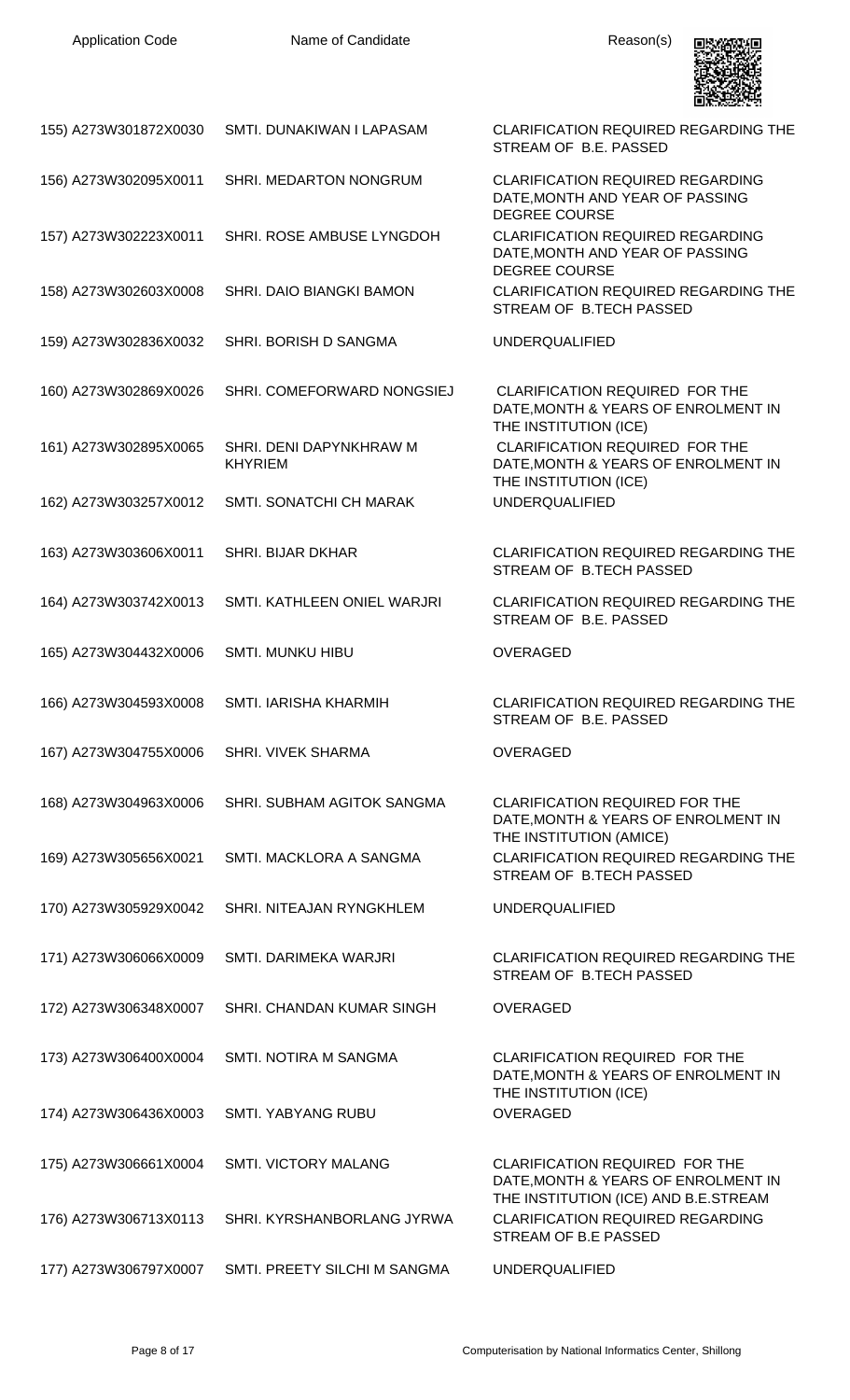

| 178) A273W306936X0054 | SHRI. SANJU M SANGMA                            | <b>CLARIFICATION REQUIRED REGARDING</b><br>STREAM OF B.TECH PASSED                                   |
|-----------------------|-------------------------------------------------|------------------------------------------------------------------------------------------------------|
| 179) A273W308013X0044 | SHRI. RIKRIK M SANGMA                           | <b>CLARIFICATION REQUIRED REGARDING</b><br>STREAM OF M.TECH PASSED                                   |
| 180) A273W308022X0003 | SMTI. BARBARA CH MARAK                          | <b>UNDERQUALIFIED</b>                                                                                |
| 181) A273W308181X0014 | SHRI. ANTHONIO KAHIT                            | <b>CLARIFICATION REQUIRED REGARDING</b><br>STREAM OF B.TECH PASSED                                   |
| 182) A273W308570X0035 | SHRI. BANTEIKUPAR SYIEMLIEH                     | <b>CLARIFICATION REQUIRED REGARDING</b><br>STREAM OF B.E PASSED                                      |
| 183) A273W309814X0011 | SHRI. BALGRANG A MARAK                          | <b>CLARIFICATION REQUIRED REGARDING</b><br>STREAM OF B.TECH PASSED                                   |
| 184) A273W309941X0003 | <b>SMTI. SNIGDHA HAJONG</b>                     | <b>CLARIFICATION REQUIRED REGARDING</b><br>DATE, MONTH AND YEAR OF PASSING<br><b>DEGREE COURSE</b>   |
| 185) A273W310072X0009 | SMTI. SANGSIL MIKKATCHI S<br><b>SANGMA</b>      | CLARIFICATION REQUIRED FOR THE<br>DATE, MONTH & YEARS OF ENROLMENT IN                                |
| 186) A273W310085X0003 | SHRI. BANKHAMBHA MANIK SYIEM                    | THE INSTITUTION (ICE) AND B.E.STREAM<br><b>UNDERQUALIFIED</b>                                        |
| 187) A273W310114X0009 | SHRI. JAMAL R SANGMA                            | <b>UNDERQUALIFIED</b>                                                                                |
| 188) A273W310156X0020 | SMTI. LARISHA W MOMIN                           | <b>CLARIFICATION REQUIRED REGARDING</b><br>STREAM OF B.TECH PASSED                                   |
| 189) A273W310417X0005 | SHRI. RAKPAN S MOMIN                            | <b>UNDERQUALIFIED</b>                                                                                |
|                       | 190) A273W311077X0008 SHRI. SAMELANGKI CHYRMANG | <b>CLARIFICATION REQUIRED REGARDING</b><br>STREAM OF B.E PASSED                                      |
| 191) A273W311288X0076 | SMTI. HILLARYA R MARAK                          | CLARIFICATION REQUIRED FOR THE<br>DATE, MONTH & YEARS OF ENROLMENT IN<br>THE INSTITUTION (ICE)       |
| 192) A273W311305X0017 | SMTI. PREMA T SANGMA                            | CLARIFICATION REQUIRED FOR THE<br>DATE, MONTH & YEARS OF ENROLMENT IN<br>THE INSTITUTION (ICE)       |
| 193) A273W311807X0008 |                                                 |                                                                                                      |
|                       | SHRI. JASIEL MASSAR                             | <b>CLARIFICATION REQUIRED REGARDING</b><br>STREAM OF B.TECH PASSED                                   |
| 194) A273W311915X0013 | SMTI. GILLYAN ACHAMA R MARAK                    | <b>CLARIFICATION REQUIRED FOR THE</b><br>DATE, MONTH & YEARS OF ENROLMENT IN                         |
| 195) A273W312020X0029 | SHRI. CLETHUSH DANAL SANGMA                     | THE INSTITUTION (ICE)<br>CLARIFICATION REQUIRED FOR THE<br>DATE, MONTH & YEARS OF ENROLMENT IN       |
| 196) A273W312217X0004 | <b>SHRI. DIGVIJAY KOCH</b>                      | THE INSTITUTION (ICE)<br>DOES NOT POSSESED THE STREAM OF<br>ENGINEERING I.E. (CIVIL) AS PER          |
| 197) A273W312486X0022 | SMTI. ALICIA CHANGME CH MOMIN                   | <b>ADVERTISEMENT</b><br><b>CLARIFICATION REQUIRED FOR THE</b><br>DATE, MONTH & YEARS OF ENROLMENT IN |
| 198) A273W313090X0004 | SHRI. GYANENDRA HAJONG                          | THE INSTITUTION (ICE)<br>CLARIFICATION REQUIRED FOR THE<br>DATE, MONTH & YEARS OF ENROLMENT IN       |
| 199) A273W313753X0010 | SHRI. LAKHON PASWET                             | THE INSTITUTION (ICE)<br><b>CLARIFICATION REQUIRED REGARDING</b><br>STREAM OF B.E PASSED             |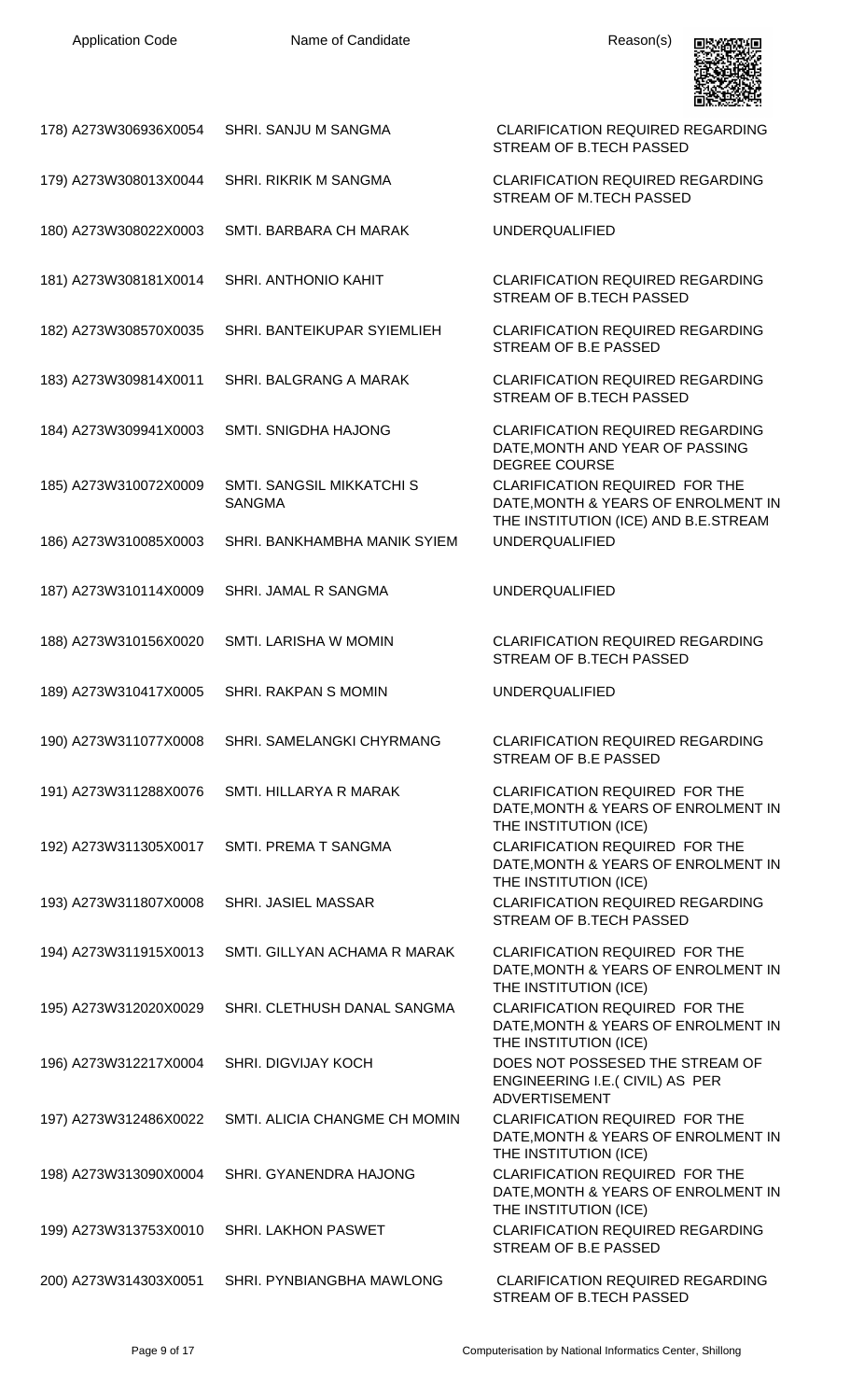

| 201) A273W314969X0016 | SHRI. CHUMONG D SANGMA                    | <b>UNDERQUALIFIED</b>                                                                                                                  |
|-----------------------|-------------------------------------------|----------------------------------------------------------------------------------------------------------------------------------------|
| 202) A273W315112X0006 | SMTI. MANSHIKA VICARIO D<br><b>SANGMA</b> | <b>CLARIFICATION REQUIRED REGARDING</b><br>STREAM OF B.E PASSED                                                                        |
| 203) A273W315129X0029 | SHRI. ISMAIL ADIAL R MARAK                | <b>CLARIFICATION REQUIRED REGARDING</b><br>STREAM OF B.TECH PASSED                                                                     |
| 204) A273W315638X0021 | SHRI. YARHOK MYRPHET                      | <b>CLARIFICATION REQUIRED REGARDING</b><br>STREAM OF B.E PASSED                                                                        |
| 205) A273W315818X0003 | SHRI. GAMRIK K MARAK                      | <b>CLARIFICATION REQUIRED FOR THE</b><br>DATE, MONTH & YEARS OF ENROLMENT IN                                                           |
| 206) A273W316222X0013 | SHRI. MANGRAK CH. MARAK                   | THE INSTITUTION (ICE) AND B.E.STREAM<br><b>UNDERQUALIFIED</b>                                                                          |
| 207) A273W316243X0013 | SHRI. VENKATISH G MOMIN                   | <b>UNDERQUALIFIED</b>                                                                                                                  |
| 208) A273W316653X0036 | <b>SHRI. ROMIUS HUJON</b>                 | <b>UNDERQUALIFIED</b>                                                                                                                  |
| 209) A273W317068X0016 | SHRI. SENGWAT D SANGMA                    | <b>CLARIFICATION REQUIRED FOR THE</b><br>DATE, MONTH & YEARS OF ENROLMENT IN                                                           |
| 210) A273W317433X0023 | SHRI. TENGSIM M MOMIN                     | THE INSTITUTION (ICE) AND B.E.STREAM<br>CLARIFICATION REQUIRED FOR THE<br>DATE, MONTH & YEARS OF ENROLMENT IN<br>THE INSTITUTION (ICE) |
| 211) A273W317634X0007 | SHRI. SUBHAM CHETRY                       | <b>UNDERQUALIFIED</b>                                                                                                                  |
| 212) A273W317682X0025 | SHRI. CHEVALIAR PHAWA                     | <b>CLARIFICATION REQUIRED REGARDING</b><br>STREAM OF B.TECH PASSED                                                                     |
| 213) A273W317697X0010 | SMTI. DARISKHEM PYNGROPE                  | NO DESIRED QUALIFICATION AS<br>PRESCRIBED IN THE ADVERTISEMENT                                                                         |
| 214) A273W317948X0009 | SMTI. HERILYNE NONGRANG                   | <b>CLARIFICATION REQUIRED REGARDING</b><br>STREAM OF B.E PASSED                                                                        |
| 215) A273W318348X0003 | SHRI. IABEITLANG RYNTATHIANG              | <b>CLARIFICATION REQUIRED REGARDING</b><br>STREAM OF B.E PASSED                                                                        |
| 216) A273W318741X0009 | SHRI. BATEIBORLANG MAWLONG                | <b>UNDERQUALIFIED</b>                                                                                                                  |
| 217) A273W318999X0062 | SHRI. SLAIWODSTAR NONGBRI                 | <b>CLARIFICATION REQUIRED REGARDING</b><br>STREAM OF B.TECH PASSED                                                                     |
| 218) A273W319715X0009 | SHRI. BHABOKSING SYIEMLIEH                | <b>CLARIFICATION REQUIRED REGARDING</b><br>STREAM OF B.E PASSED & ENROLMENT OF<br>DATE, MONTH AND YEAR INTHE INSTITUTION               |
| 219) A273W319790X0029 | SHRI. LAMBOR NONGNENG                     | (ICE)<br><b>CLARRIFICATION REQUIRED REGARDING</b><br>THE STREAM OF BE.PASSED                                                           |
| 220) A273W321155X0016 | SHRI. SALJRAK R SANGMA                    | NO DESIRED QUALIFICATION AS<br>PRESCRIBED IN THE ADVERTISEMENT                                                                         |
| 221) A273W321228X0033 | SHRI. NIKGAMSENG B MARAK                  | <b>UNDERQUALIFIED</b>                                                                                                                  |
| 222) A273W322202X0011 | SHRI. MELKIUSH CH MOMIN                   | <b>CLARIFICATION REQUIRED FOR THE</b><br>DATE, MONTH & YEARS OF ENROLMENT IN<br>THE INSTITUTION (ICE)                                  |
| 223) A273W322252X0021 | SHRI. ALLJOY SUTING                       | <b>UNDERQUALIFIED</b>                                                                                                                  |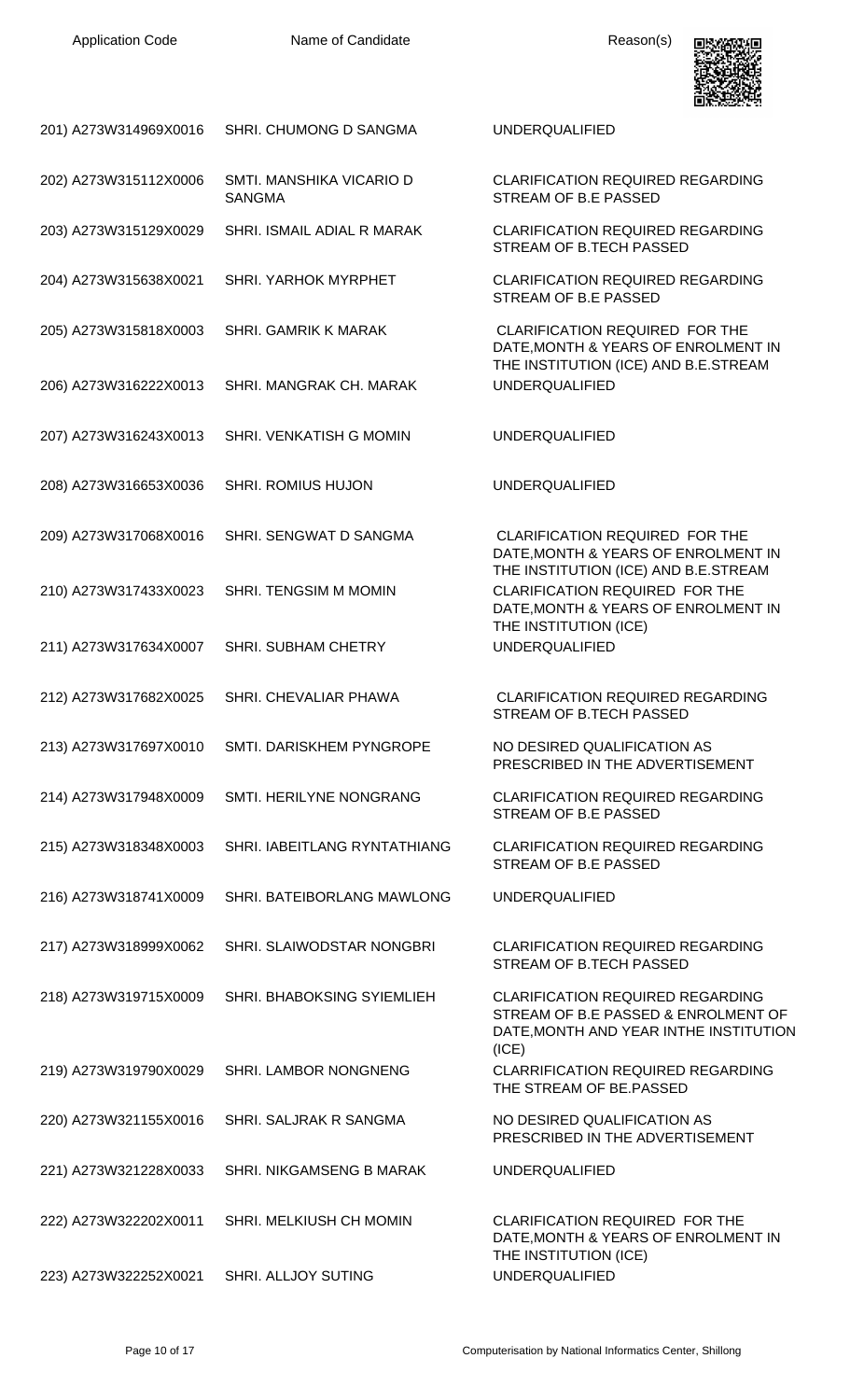

| 224) A273W322724X0005 | SHRI. SA LAKIANG                           | <b>UNDERQUALIFIED</b>                                                                                                          |
|-----------------------|--------------------------------------------|--------------------------------------------------------------------------------------------------------------------------------|
| 225) A273W322754X0017 | SHRI. JUDEA CHICHANG W MOMIN               | <b>CLARIFICATION REQUIRED REGARDING</b><br>STREAM OF B.TECH PASSED                                                             |
| 226) A273W322854X0004 | SMTI. TENGKAMCHI CH MARAK                  | CLARIFICATION REQUIRED FOR THE<br>DATE, MONTH & YEARS OF ENROLMENT IN                                                          |
| 227) A273W323011X0018 | SHRI. KITBOKLANG KHONGJEE                  | THE INSTITUTION (ICE) AND B.E.STREAM<br><b>UNDERQUALIFIED</b>                                                                  |
| 228) A273W323223X0014 | SHRI. ABHIJEET ROY                         | <b>UNDERQUALIFIED</b>                                                                                                          |
| 229) A273W323299X0010 | SMTI. RANGCHE R SANGMA                     | <b>CLARIFICATION REQUIRED FOR THE</b><br>DATE, MONTH & YEARS OF ENROLMENT IN                                                   |
| 230) A273W323449X0022 | SHRI. PYNIAIDLANG KHARBTENG                | THE INSTITUTION (ICE)<br><b>CLARIFICATION REQUIRED REGARDING</b><br>STREAM OF B.E PASSED                                       |
| 231) A273W324792X0010 | SHRI. ALBERTSTONE KSHIAR                   | <b>CLARIFICATION REQUIRED REGARDING</b><br>STREAM OF B.E PASSED                                                                |
| 232) A273W325167X0005 | SMTI. PHILASIEWDOR TYNSONG                 | <b>CLARIFICATION REQUIRED REGARDING</b><br>STREAM OF B.E PASSED                                                                |
| 233) A273W325804X0006 | SHRI. LORENSIUS KHONGNGAIN                 | CLARIFICATION REQUIRED FOR THE<br>DATE, MONTH & YEARS OF ENROLMENT IN<br>THE INSTITUTION (ICE)                                 |
| 234) A273W326199X0025 | SHRI. STEVENSON LYNGDOH                    | <b>CLARIFICATION REQUIRED REGARDING</b><br>STREAM OF B.E PASSED                                                                |
| 235) A273W326603X0022 | SHRI. ALERTO MIKSIL G MOMIN                | <b>CLARIFICATION REQUIRED REGARDING</b><br><b>STREAM OF B.TECH PASSED</b>                                                      |
| 236) A273W326900X0016 | <b>SHRI. NIKSAL M SANGMA</b>               | <b>UNDERQUALIFIED</b>                                                                                                          |
| 237) A273W327568X0003 | <b>SHRI. PYNSHAILANG LYNSER</b>            | <b>CLARIFICATION REQUIRED FOR THE</b><br>DATE, MONTH & YEARS OF ENROLMENT IN                                                   |
| 238) A273W328436X0022 | SHRI. RISHOTSKHEM KONGWANG                 | THE INSTITUTION (ICE)<br><b>CLARIFICATION REQUIRED FOR THE</b><br>DATE, MONTH & YEARS OF ENROLMENT IN<br>THE INSTITUTION (ICE) |
| 239) A273W329411X0031 | SHRI. BRYAN MOSES KONGKAL<br><b>SANGMA</b> | <b>UNDERQUALIFIED</b>                                                                                                          |
| 240) A273W330419X0051 | SHRI. SHINING STAR KHARSATI                | <b>CLARIFICATION REQUIRED REGARDING</b><br>STREAM OF B.E PASSED                                                                |
| 241) A273W330462X0071 | SHRI. DEBORAJ HAJONG                       | <b>OVERAGED</b>                                                                                                                |
| 242) A273W331168X0014 | SHRI. PYNTHYMMAIBOR MARTHONG               | <b>CLARIFICATION REQUIRED REGARDING</b><br>STREAM OF B.E PASSED                                                                |
| 243) A273W331303X0006 | SMTI. JANAI JUNE WANBAH                    | <b>UNDERQUALIFIED</b>                                                                                                          |
| 244) A273W338005X0008 | SHRI. AJOY HAJONG                          | <b>CLARIFICATION REQUIRED FOR THE</b><br>DATE, MONTH & YEARS OF ENROLMENT IN<br>THE INSTITUTION (ICE)                          |
| 245) A273W339812X0010 | SMTI. VIEWNICKA M SANGMA                   | <b>CLARIFICATION REQUIRED FOR THE</b><br>DATE, MONTH & YEARS OF ENROLMENT IN<br>THE INSTITUTION (ICE) AND B.E.STREAM           |
| 246) A273W345515X0031 | SHRI. MEBANKYNTIEW WANN                    | <b>UNDERQUALIFIED</b>                                                                                                          |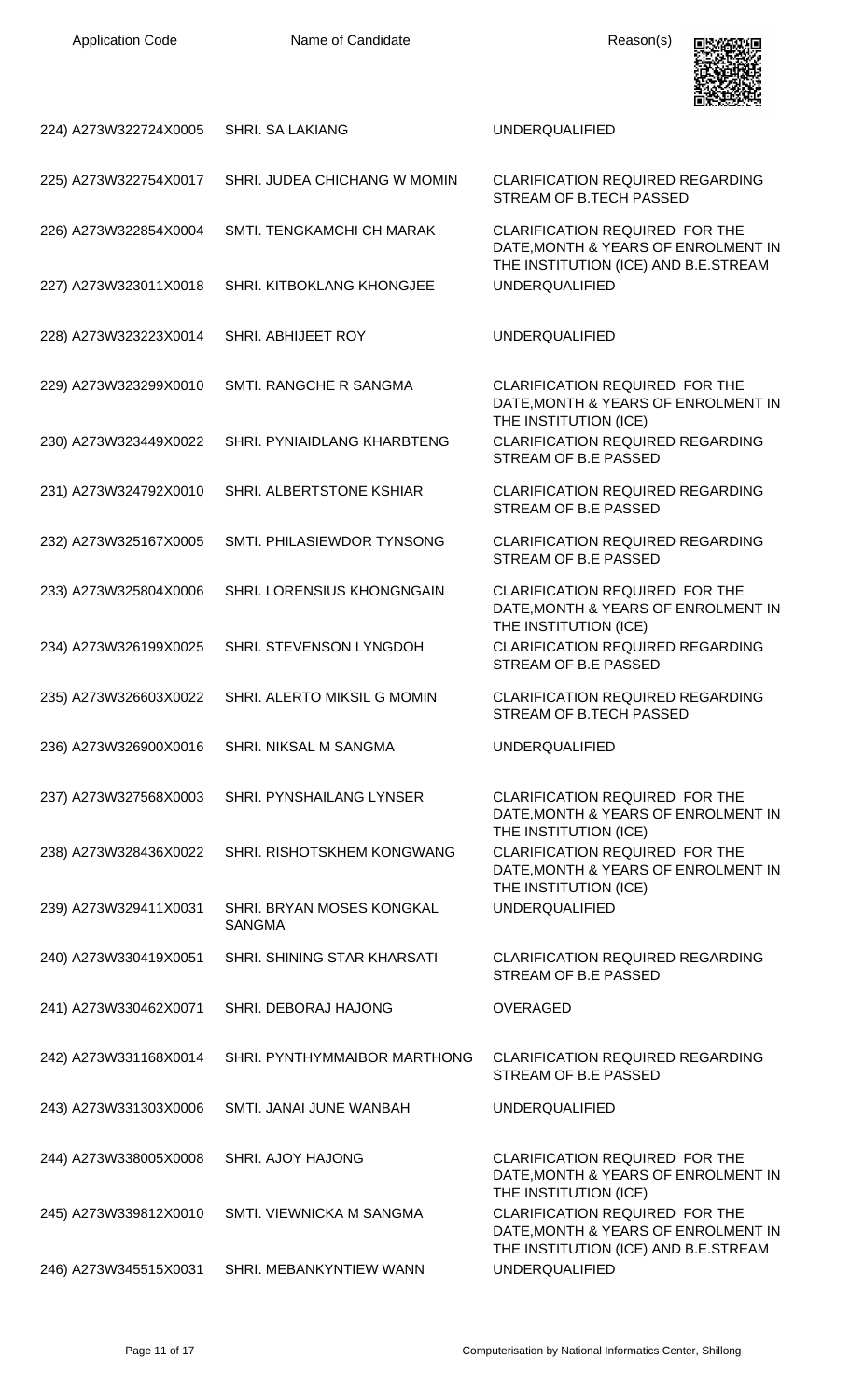

| 247) A273W348364X0017 | SHRI. MYNTOILANG SYLLIANG                   | <b>UNDERQUALIFIED</b>                                                                                      |
|-----------------------|---------------------------------------------|------------------------------------------------------------------------------------------------------------|
| 248) A273W348401X0008 | SMTI. RIDASHA MAKRI                         | <b>CLARIFICATION REQUIRED REGARDING</b><br>STREAM OF B.TECH PASSED                                         |
| 249) A273W353994X0060 | SHRI. AIBANSHARAI L. NONGLAIT               | <b>CLARIFICATION REQUIRED REGARDING</b><br>STREAM OF B.E PASSED                                            |
| 250) A273W356030X0007 | SHRI. RAKSAK K SANGMA                       | DOES NOT POSSESED THE STREAM OF<br>ENGINEER I.E (CIVIL) AS PER THE<br><b>ADVERTISEMENT</b>                 |
| 251) A273W356181X0009 | SHRI. JERRYFORD LYNGDOH                     | <b>CLARIFICATION REQUIRED REGARDING</b><br>STREAM OF B.TECH PASSED                                         |
| 252) A273W356269X0009 | SHRI. DIBYAJIT HAJONG                       | <b>UNDERQUALIFIED</b>                                                                                      |
| 253) A273W357457X0088 | SHRI. RONAWEL DALBOT SHIRA                  | <b>CLARIFICATION REQUIRED FOR THE</b><br>DATE, MONTH & YEARS OF ENROLMENT IN                               |
| 254) A273W361202X0011 | SHRI. ASANKA K SANGMA                       | THE INSTITUTION (ICE) AND B.E.STREAM<br>DOES NOT POSSESED THE STREAM OF<br>ENGINEER I.E (CIVIL) AS PER THE |
| 255) A273W364038X0024 | SHRI. SEBASTIAN N MARAK                     | <b>ADVERTISEMENT</b><br><b>UNDERQUALIFIED</b>                                                              |
| 256) A273W364856X0005 | SHRI. WANO DAJOP SUKHLAIN                   | <b>CLARIFICATION REQUIRED REGARDING</b><br>STREAM OF B.TECH PASSED                                         |
| 257) A273W365051X0011 | SMTI. BARILIN THONGNI                       | <b>UNDERQUALIFIED</b>                                                                                      |
| 258) A273W366160X0011 | SMTI. CHERIKE K MARAK                       | <b>UNDERQUALIFIED</b>                                                                                      |
|                       | 259) A273W366221X0005 SHRI. VERNON KHARBHIH | <b>UNDERQUALIFIED</b>                                                                                      |
| 260) A273W368801X0012 | SHRI. SENGEYDANDY CH SANGMA                 | <b>UNDERQUALIFIED</b>                                                                                      |
| 261) A273W369021X0017 | SMTI. MALBIAKHI G SANGMA                    | <b>CLARIFICATION REQUIRED REGARDING</b><br>DATE, MONTH AND YEAR OF PASSING<br><b>DEGREE COURSE</b>         |
| 262) A273W371485X0014 | SMTI. SENGKAMCHI R MARAK                    | <b>CLARIFICATION REQUIRED REGARDING</b><br>STREAM OF B.TECH PASSED                                         |
| 263) A273W371509X0017 | SHRI. GILBERT WANNIANG                      | <b>CLARIFICATION REQUIRED REGARDING</b><br>STREAM OF B.E PASSED                                            |
| 264) A273W372025X0034 | SMTI. MIAMBI A MOMIN                        | <b>UNDERQUALIFIED</b>                                                                                      |
| 265) A273W372361X0033 | SHRI. HEIJOPMIKI SAYOO                      | CLARIFICATION REQUIRED REGARDING<br>STREAM OF B.E PASSED                                                   |
| 266) A273W372392X0028 | SMTI. WANIDE LYNGDOH                        | DOES NOT POSSESED THE STREAM OF<br>ENGINEER I.E (CIVIL) AS PER THE<br><b>ADVERTISEMENT</b>                 |
| 267) A273W372467X0004 | SHRI. FRANCIS POHSHNA                       | <b>CLARIFICATION REQUIRED REGARDING</b><br>STREAM OF B.E PASSED                                            |
| 268) A273W372472X0009 | SHRI. BANKYNSHEW KHARUMNUID                 | <b>CLARIFICATION REQUIRED REGARDING</b><br>STREAM OF B.TECH PASSED                                         |
| 269) A273W372528X0004 | SHRI. HILLAL W MOMIN                        | DOES NOT POSSESED THE STREAM OF<br>ENGINEER I.E (CIVIL) AS PER THE<br><b>ADVERTISEMENT</b>                 |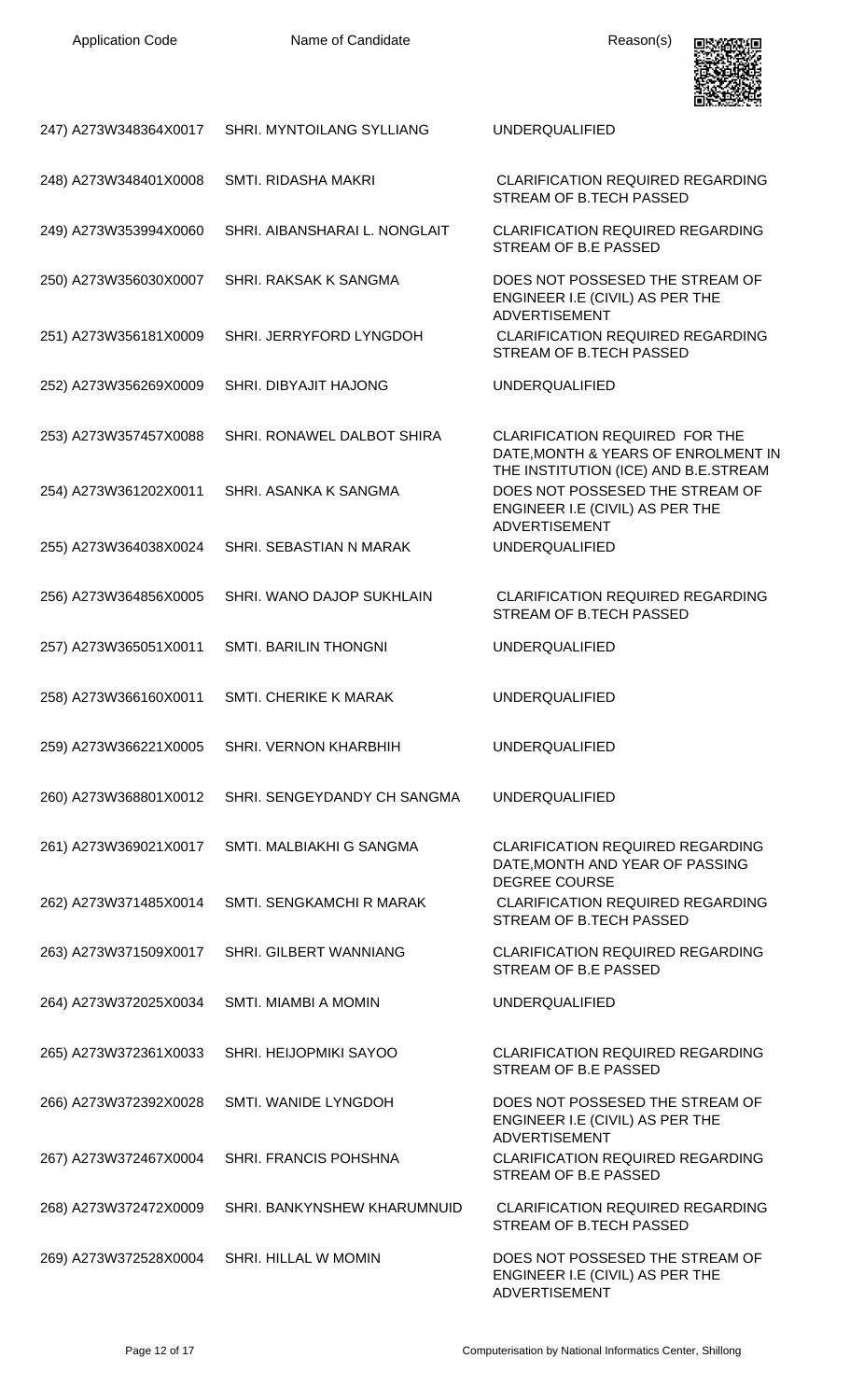

| 270) A273W372552X0005 | SHRI. SAMBORLANG KURBAH                       | <b>CLARIFICATION REQUIRED REGARDING</b><br>STREAM OF B.E PASSED                               |
|-----------------------|-----------------------------------------------|-----------------------------------------------------------------------------------------------|
| 271) A273W372660X0004 | SHRI. MEWANHI N SWER                          | <b>CLARIFICATION REQUIRED REGARDING</b><br>STREAM OF B.TECH PASSED                            |
| 272) A273W372699X0007 | SHRI. WANRAPLANG WARLARPIH                    | <b>CLARIFICATION REQUIRED REGARDING</b><br>STREAM OF B.TECH PASSED                            |
| 273) A273W372758X0003 | SHRI. EDDIE FRANK COOPER<br><b>MARBANIANG</b> | <b>CLARIFICATION REQUIRED REGARDING</b><br>STREAM OF B.TECH PASSED                            |
| 274) A273W372760X0039 | SHRI. BESTERLING SHADAP                       | DOES NOT POSSESED THE STREAMOF<br>ENGINEERING I.E. (CIVIL) AS PER THE                         |
| 275) A273W372796X0010 | SHRI. EVEE CH SANGMA                          | <b>ADVERTISEMENT</b><br><b>UNDERQUALIFIED</b>                                                 |
| 276) A273W372823X0068 | SMTI. ANDRINA LUTMON SIANGSHAI                | <b>CLARIFICATION REQUIRED REGARDING</b><br>STREAM OF B.E PASSED                               |
| 277) A273W372848X0004 | SMTI. MANHAKANI CHYRMANG                      | <b>CLARIFICATION REQUIRED REGARDING</b><br>STREAM OF B.E PASSED                               |
| 278) A273W372903X0003 | SMTI. CHIANGCHI N SANGMA                      | <b>UNDERQUALIFIED</b>                                                                         |
| 279) A273W374628X0034 | SHRI. EILAD DAMITREKI GAROD                   | DOES NOT POSSESED THE STREAMOF<br>ENGINEERING I.E. (CIVIL) AS PER THE<br><b>ADVERTISEMENT</b> |
| 280) A273W375259X0003 | SMTI. AMANDA SHYLLA                           | <b>UNDERQUALIFIED</b>                                                                         |
| 281) A273W375662X0001 | SMTI. TATARA SUSIME R MARAK                   | <b>UNDERQUALIFIED</b>                                                                         |
|                       | 282) A273W375947X0005 SHRI. MUKUNDA HAJONG    | <b>UNDERQUALIFIED</b>                                                                         |
| 283) A273W376232X0001 | SHRI. MAHESH KUMAR SINGH                      | DOES NOT POSSESED THE STREAM OF<br>ENGINEER I.E (CIVIL) AS PER THE<br><b>ADVERTISEMENT</b>    |
| 284) A273W376506X0002 | SHRI. PRANAV GAUTAM                           | <b>CLARIFICATION REQUIRED REGARDING</b><br>STREAM OF B.E PASSED                               |
| 285) A273W376739X0001 | SHRI. ANKUR SRIVASTAVA                        | DOES NOT POSSESED THE STREAM OF<br>ENGINEER I.E (CIVIL) AS PER THE<br><b>ADVERTISEMENT</b>    |
| 286) A273W376744X0001 | SHRI. RAMKRISHNA LODHI                        | <b>OVERAGED</b>                                                                               |
| 287) A273W377656X0001 | SMTI. DAKARUHIPAIA LAMIN                      | NO DESIRED QUALIFICATION AS<br>PRESCRIBED IN THE ADVERTISEMENT                                |
| 288) A273W377660X0001 | SHRI. DENICE K SANGMA                         | <b>OVERAGED</b>                                                                               |
| 289) A273W377905X0001 | SHRI. BATDORLANG HADEM                        | <b>CLARIFICATION REQUIRED REGARDING</b><br>STREAM OF B.E PASSED                               |
| 290) A273W377977X0003 | SHRI. SHEMBOKLANG K SYIEMLIEH                 | <b>UNDERQUALIFIED</b>                                                                         |
| 291) A273W378407X0015 | SHRI. RICHMOND MARNGAR                        | <b>UNDERQUALIFIED</b>                                                                         |
| 292) A273W379108X0004 | SMTI. FRENYLANDA CH MARAK                     | <b>CLARIFICATION REQUIRED FOR THE</b><br>DATE, MONTH & YEARS OF ENROLMENT IN                  |

THE INSTITUTION (ICE) AND B.E.STREAM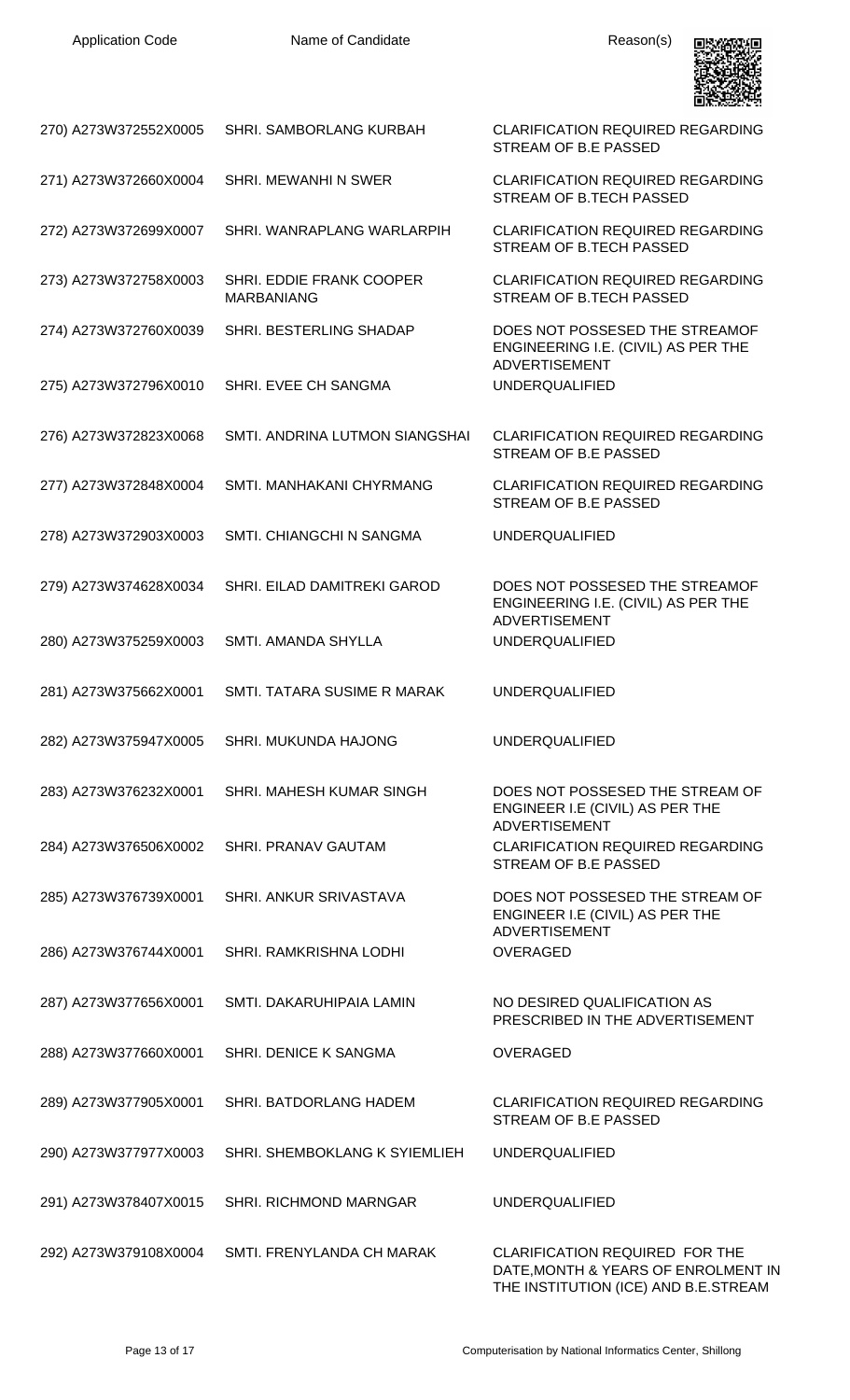| 293) A273W379694X0062 | SMTI. IBADAPLIN L LYNGKHOI                   | <b>CLARIFICATION REQUIRED REGARDING</b><br>DATE, MONTH AND YEAR OF PASSING<br><b>DEGREE COURSE</b>                                       |
|-----------------------|----------------------------------------------|------------------------------------------------------------------------------------------------------------------------------------------|
| 294) A273W379765X0004 | SHRI. DIGVIJAY SINGH HADA                    | <b>CLARIFICATION REQUIRED REGARDING</b><br>DATE, MONTH AND YEAR OF PASSING<br><b>DEGREE COURSE</b>                                       |
| 295) A273W379791X0023 | <b>SMTI. IONA LALOO</b>                      | <b>CLARIFICATION REQUIRED REGARDING</b><br>STREAM OF B.E PASSED                                                                          |
| 296) A273W380087X0003 | SHRI. HIGHVERSTONE MARAK<br><b>CHADA</b>     | <b>CLARIFICATION REQUIRED REGARDING</b><br>DATE, MONTH AND YEAR OF PASSING<br><b>DEGREE COURSE</b>                                       |
| 297) A273W380279X0001 | SMTI. ARDAKANI BAMON                         | <b>CLARIFICATION REQUIRED FOR THE</b><br>DATE, MONTH & YEARS OF ENROLMENT IN<br>THE INSTITUTION (ICE) AND B.TECH STREAM<br><b>PASSED</b> |
| 298) A273W380309X0018 | SMTI. BASHONGDOR LAWRINIANG                  | <b>UNDERQUALIFIED</b>                                                                                                                    |
| 299) A273W380405X0002 | SMTI. PHRINA LYNGDOH                         | <b>CLARIFICATION REQUIRED REGARDING</b><br>DATE, MONTH AND YEAR OF PASSING<br><b>DEGREE COURSE</b>                                       |
| 300) A273W380878X0004 | SHRI. KERMI SHYLLA                           | <b>CLARIFICATION REQUIRED REGARDING</b><br>STREAM OF B.E PASSED                                                                          |
| 301) A273W380984X0001 | SMTI. PRIYANCHI A SANGMA                     | <b>CLARIFICATION REQUIRED REGARDING</b><br>DATE, MONTH AND YEAR OF PASSING<br><b>DEGREE COURSE</b>                                       |
| 302) A273W381093X0001 | SHRI. MANISH KUMAR                           | <b>CLARIFICATION REQUIRED REGARDING</b><br>STREAM OF B.TECH PASSED                                                                       |
|                       | 303) A273W381369X0001 SMTI. JASMINE A SANGMA | DOES NOT POSSESED THE STREAM OF<br>ENGINEER I.E (CIVIL) AS PER THE<br><b>ADVERTISEMENT</b>                                               |
| 304) A273W381537X0001 | SHRI. DEIWAMONMI S MANNER                    | <b>CLARIFICATION REQUIRED REGARDING</b><br>DATE, MONTH AND YEAR OF PASSING<br><b>DEGREE COURSE</b>                                       |
| 305) A273W382232X0002 | SMTI. CHARE JAKSRAME A SANGMA                | <b>CLARIFICATION REQUIRED REGARDING</b><br>DATE, MONTH AND YEAR OF PASSING<br><b>DEGREE COURSE</b>                                       |
| 306) A273W382694X0001 | SHRI. ANDRE RUSSELL WANJOP<br><b>NONGBRI</b> | DOES NOT POSSESED THE STREAM OF<br>ENGINEER I.E (CIVIL) AS PER THE<br><b>ADVERTISEMENT</b>                                               |
| 307) A273W382815X0001 | SHRI. SAINKUPAR SYIEMIINGBAH                 | <b>UNDERQUALIFIED</b>                                                                                                                    |
| 308) A273W383818X0017 | SHRI. JOMBORLIN MARNGAR                      | <b>CLARIFICATION REQUIRED REGARDING</b><br>STREAM OF B.E PASSED                                                                          |
| 309) A273W384127X0002 | SHRI. JOSEKIELNEZER<br><b>KHARKONGOR</b>     | <b>CLARIFICATION REQUIRED REGARDING</b><br>DATE, MONTH AND YEAR OF PASSING<br>DEGREE COURSE                                              |
| 310) A273W384980X0007 | SMTI. DAISY ROSE RABHA                       | DOES NOT POSSESED THE STREAM OF<br>ENGINEER I.E (CIVIL) AS PER THE<br><b>ADVERTISEMENT</b>                                               |
| 311) A273W386214X0035 | SHRI. SYNROPLANG GAROD                       | NO DESIRED QUALIFICATION AS<br>PRESCRIBED IN THE ADVERTISEMENT                                                                           |
| 312) A273W390658X0004 | SMTI. IBADAWANKMEN DIENGDOH                  | <b>CLARIFICATION REQUIRED REGARDING</b><br>STREAM OF B.E PASSED                                                                          |
| 313) A273W390974X0012 | SMTI. SANDORA CH MARAK                       | <b>CLARIFICATION REQUIRED REGARDING</b><br>STREAM OF B.TECH PASSED                                                                       |
| 314) A273W391037X0001 | SHRI. RICHARDSON THUBRU                      | <b>CLARIFICATION REQUIRED REGARDING</b><br>STREAM OF B.TECH PASSED                                                                       |

Application Code **Name of Candidate Name of Candidate** Reason(s)

**男性数便**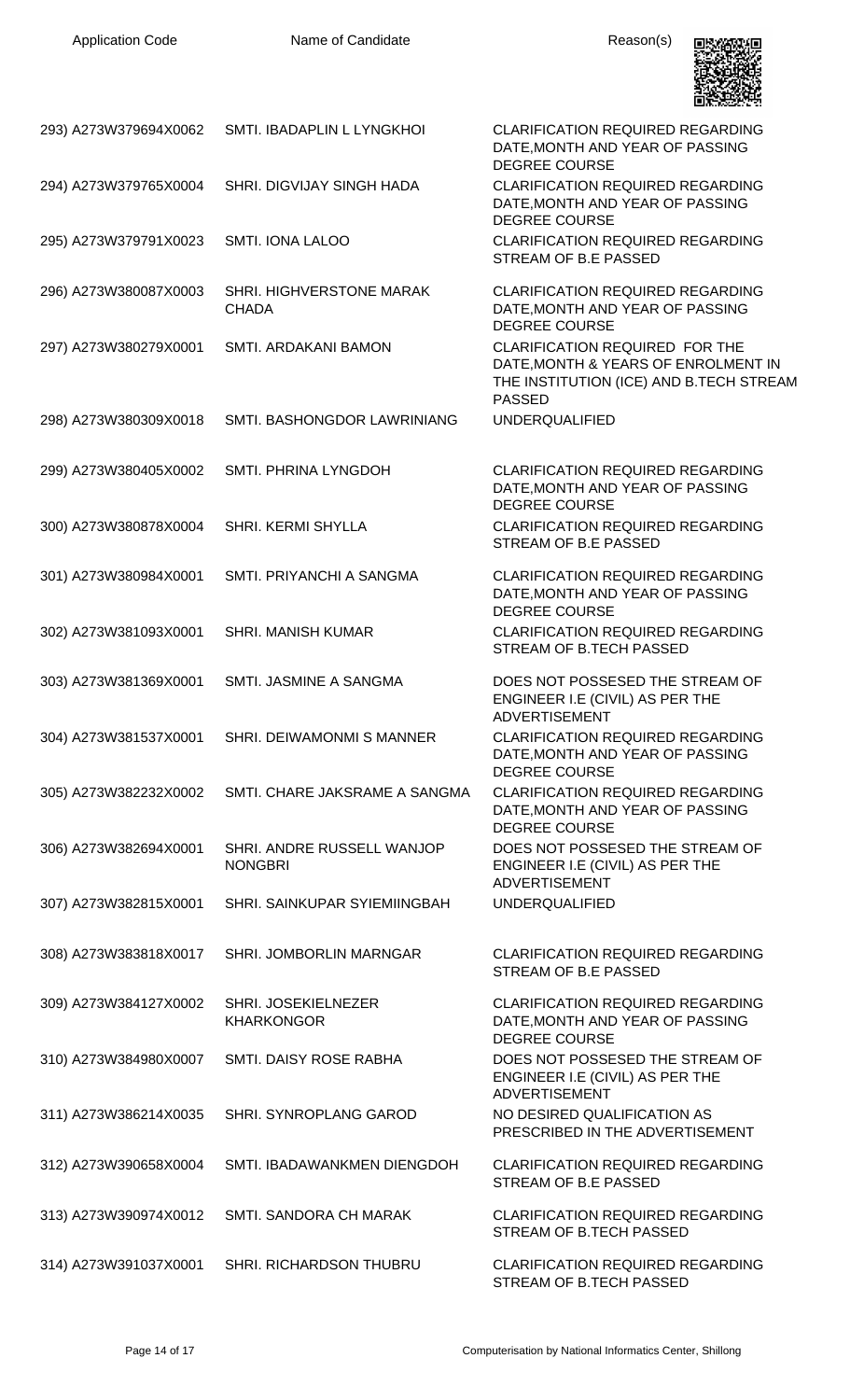

| 315) A273W391072X0010                    | SHRI. ALVINSON PROCESS SYIEM            | <b>CLARIFICATION REQUIRED REGARDING</b><br>STREAM OF B.E PASSED                                       |
|------------------------------------------|-----------------------------------------|-------------------------------------------------------------------------------------------------------|
| 316) A273W391559X0006                    | SHRI. BAKHAMKOR MASSAR                  | <b>CLARIFICATION REQUIRED REGARDING</b><br>STREAM OF B.TECH PASSED                                    |
| 317) A273W392727X0004                    | SHRI. DHARAMDEV RAMNATH<br>YADAV        | <b>OVERAGED</b>                                                                                       |
| 318) A273W393626X0001                    | SHRI. IOKI SYIH                         | <b>UNDERQUALIFIED</b>                                                                                 |
| 319) A273W393873X0001                    | SMTI. DALLINA KHARJANA                  | <b>CLARIFICATION REQUIRED REGARDING</b><br>DATE, MONTH AND YEAR OF PASSING<br><b>DEGREE COURSE</b>    |
| 320) A273W393883X0002                    | SHRI. KYNRONG I MAN SUNGOH              | <b>CLARIFICATION REQUIRED REGARDING</b><br>STREAM OF B.TECH PASSED                                    |
| 321) A273W394084X0004                    | SHRI. VIKOTO LCHO                       | <b>CLARIFICATION REQUIRED REGARDING</b><br>STREAM OF B.E PASSED                                       |
| 322) A273W394311X0002                    | <b>SMTI. MAYALANG YMBON</b>             | <b>CLARIFICATION REQUIRED REGARDING</b><br>DATE, MONTH AND YEAR OF PASSING<br><b>DEGREE COURSE</b>    |
| 323) A273W394334X0002                    | SHRI. OSBORN D SHIRA                    | <b>UNDERQUALIFIED</b>                                                                                 |
| 324) A273W394527X0005                    | SMTI. ASSOS KHLEM                       | <b>CLARIFICATION REQUIRED REGARDING</b><br>STREAM OF B.TECH PASSED                                    |
| 325) A273W395292X0004                    | <b>SHRI. MOHIT GORAIN</b>               | <b>CLARIFICATION REQUIRED REGARDING</b><br>STREAM OF B.TECH PASSED                                    |
| 326) A273W395617X0003                    | SHRI. TECHI TOCHUVE                     | <b>OVERAGED</b>                                                                                       |
| 327) A273W395628X0001 SHRI. TAISON NIDAK |                                         | <b>CLARIFICATION REQUIRED REGARDING</b><br>STREAM OF B.TECH PASSED                                    |
| 328) A273W395715X0003                    | SMTI. ASKINISHA R MARAK                 | <b>CLARIFICATION REQUIRED REGARDING</b><br>DATE, MONTH AND YEAR OF PASSING<br>DEGREE COURSE           |
| 329) A273W396102X0001                    | SHRI. HEMANT KUMAR SINGH                | <b>OVERAGED</b>                                                                                       |
| 330) A273W396551X0002                    | SHRI. CHALLAK SANGMA                    | NO DESIRED QUALIFICATION AS<br>PRESCRIBED IN THE ADVERTISEMENT                                        |
| 331) A273W397048X0003                    | SMTI. NAKISAKA GATPHOH                  | <b>CLARIFICATION REQUIRED FOR THE</b><br>DATE, MONTH & YEARS OF ENROLMENT IN<br>THE INSTITUTION (ICE) |
| 332) A273W397342X0002                    | <b>SMTI. KONGKA DHAR</b>                | <b>CLARIFICATION REQUIRED REGARDING</b><br>STREAM OF B.TECH PASSED                                    |
| 333) A273W397559X0002                    | SMTI. MEBALA AIHUN LAW                  | NO DESIRED QUALIFICATION AS<br>PRESCRIBED IN THE ADVERTISEMENT                                        |
| 334) A273W397607X0013                    | SHRI. BANSHANSKHEM S<br><b>PYNGROPE</b> | <b>UNDERQUALIFIED</b>                                                                                 |
| 335) A273W397616X0019                    | SMTI. RIYUTANG PDE                      | <b>CLARIFICATION REQUIRED REGARDING</b><br>STREAM OF B.E PASSED                                       |
| 336) A273W398332X0011                    | SMTI. SAIHANIKA PASSAH                  | <b>CLARAFICATION REQUIRED REGARDING</b><br>DATE, MONTH AND YEAR OF PASSING<br><b>B.TECH CIVIL</b>     |
| 337) A273W398364X0001                    | SMTI. WANSAKA RNGAD                     | <b>CLARIFICATION REQUIRED REGARDING</b><br>STREAM OF B.E PASSED                                       |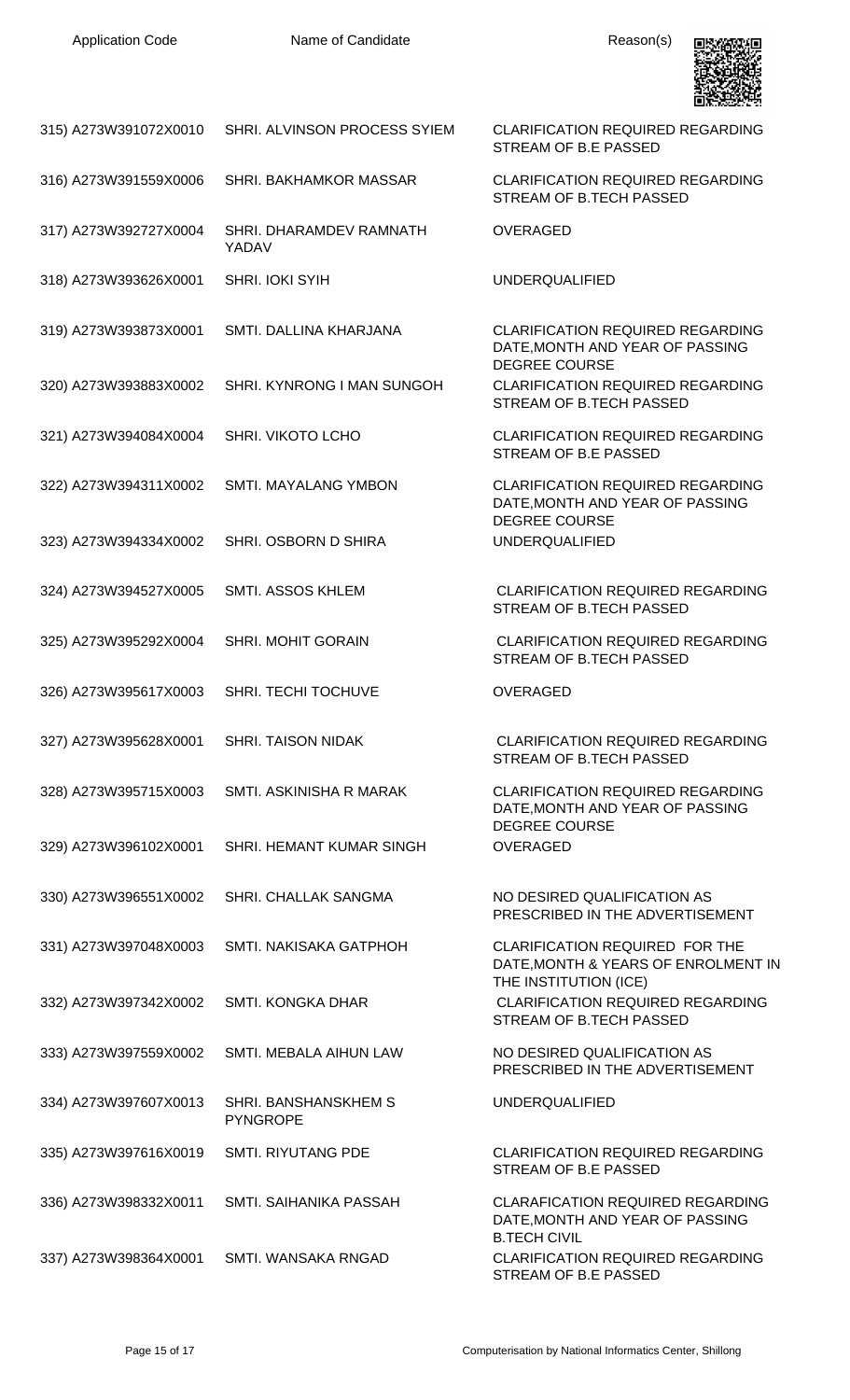

| 338) A273W398372X0002 | SHRI. MANHIPAIA WAR                          | <b>CLARIFICATION REQUIRED REGARDING</b><br>DATE, MONTH AND YEAR OF PASSING<br><b>B.TECH CIVIL</b>                    |
|-----------------------|----------------------------------------------|----------------------------------------------------------------------------------------------------------------------|
| 339) A273W398535X0004 | SHRI. KALOS REMA ARENGH                      | <b>CLARIFICATION REQUIRED REGARDING</b><br>STREAM OF B.TECH PASSED                                                   |
| 340) A273W398798X0001 | SMTI. REGARDFUL CHYRMANG                     | <b>CLARIFICATION REQUIRED REGARDING</b><br>STREAM OF B.E PASSED                                                      |
| 341) A273W398886X0055 | SHRI. MEBANKITBOK KHARSATI                   | <b>CLARIFICATION REQUIRED REGARDING</b><br>STREAM OF B.E PASSED                                                      |
| 342) A273W399170X0005 | <b>SMTI. IBANROY LAW</b>                     | <b>CLARIFICATION REQUIRED REGARDING</b><br>DATE, MONTH AND YEAR OF PASSING<br><b>DEGREE COURSE</b>                   |
| 343) A273W399255X0001 | SMTI. JAMSAME TECHIRA CH<br><b>MARAK</b>     | <b>UNDERQUALIFIED</b>                                                                                                |
| 344) A273W399262X0002 | SMTI. ELIZABETH SUSNGI                       | <b>CLARIFICATION REQUIRED REGARDING</b><br>DATE, MONTH AND YEAR OF PASSING<br><b>DEGREE COURSE</b>                   |
| 345) A273W399516X0001 | SHRI. RICHMOND SAIBORNE                      | <b>UNDERQUALIFIED</b>                                                                                                |
| 346) A273W399602X0002 | SHRI. PAVEL YADAV                            | <b>CLARIFICATION REQUIRED REGARDING</b><br>DATE, MONTH AND YEAR OF PASSING<br><b>DEGREE COURSE</b>                   |
| 347) A273W399673X0001 | SMTI. TEMASA M SANGMA                        | <b>CLARIFICATION REQUIRED REGARDING</b><br>STREAM OF B.E PASSED                                                      |
| 348) A273W400054X0001 | SMTI. CASSEY EASTER TURIMA M<br><b>MARAK</b> | <b>CLARIFICATION REQUIRED REGARDING</b><br>DATE, MONTH AND YEAR OF PASSING<br><b>DEGREE COURSE</b>                   |
| 349) A273W400462X0094 | SMTI. WYZYNA NEVADA N SANGMA                 | CLARIFICATION REQUIRED REGARDING<br>DATE, MONTH AND YEAR OF PASSING<br>DEGREE COURSE                                 |
| 350) A273W400675X0001 | SHRI. REUBEN DONSRANG M<br><b>SANGMA</b>     | <b>CLARIFICATION REQUIRED REGARDING</b><br>DATE, MONTH AND YEAR OF PASSING<br><b>DEGREE COURSE</b>                   |
| 351) A273W400811X0006 | SHRI. RICHMOND KITDOR<br><b>KHARWANLANG</b>  | <b>CLARIFICATION REQUIRED REGARDING</b><br>STREAM OF B.E PASSED                                                      |
| 352) A273W401552X0017 | SMTI. CHINGKAME MEGAM MOMIN                  | <b>CLARIFICATION REQUIRED REGARDING</b><br>DATE, MONTH AND YEAR OF PASSING<br><b>DEGREE COURSE</b>                   |
| 353) A273W401598X0034 | SHRI. PRECIOUSTONE WARJRI                    | <b>CLARIFICATION REQUIRED FOR THE</b><br>DATE, MONTH & YEARS OF ENROLMENT IN<br>THE INSTITUTION (ICE) AND B.E.STREAM |
| 354) A273W401746X0001 | SHRI. ABHISHEK HAJONG                        | <b>CLARIFICATION REQUIRED REGARDING</b><br>DATE, MONTH AND YEAR OF PASSING<br><b>DEGREE COURSE</b>                   |
| 355) A273W401772X0001 | <b>SHRI. JATIN KUMAR</b>                     | <b>CLARIFICATION REQUIRED REGARDING</b><br>DATE, MONTH AND YEAR OF PASSING<br><b>DEGREE COURSE</b>                   |
| 356) A273W402016X0002 | SHRI. BIRENDRA KUMAR VIMAL                   | <b>OVERAGED</b>                                                                                                      |
| 357) A273W402512X0027 | SMTI. NEEVA CHEKSAME CH MARAK                | TO BE SUBMIT THE DATE, MONTH AND YEAR<br>OF ENROLMENT/ADMISSION IN THE<br>INSTITUTION OF CIVIL ENGINEER (ICE)        |
| 358) A273W402538X0001 | SMTI. IBARIBUROM NONGKHLAW                   | <b>OVERAGED</b>                                                                                                      |
| 359) A273W402654X0001 | <b>SHRI. JIMBU G MOMIN</b>                   | <b>CLARIFICATION REQUIRED FOR THE</b><br>DATE, MONTH & YEARS OF ENROLMENT IN<br>THE INSTITUTION (ICE)                |
| 360) A273W402751X0004 | <b>SHRI. GOURAV KUMAR</b>                    | <b>OVERAGED</b>                                                                                                      |
|                       |                                              |                                                                                                                      |